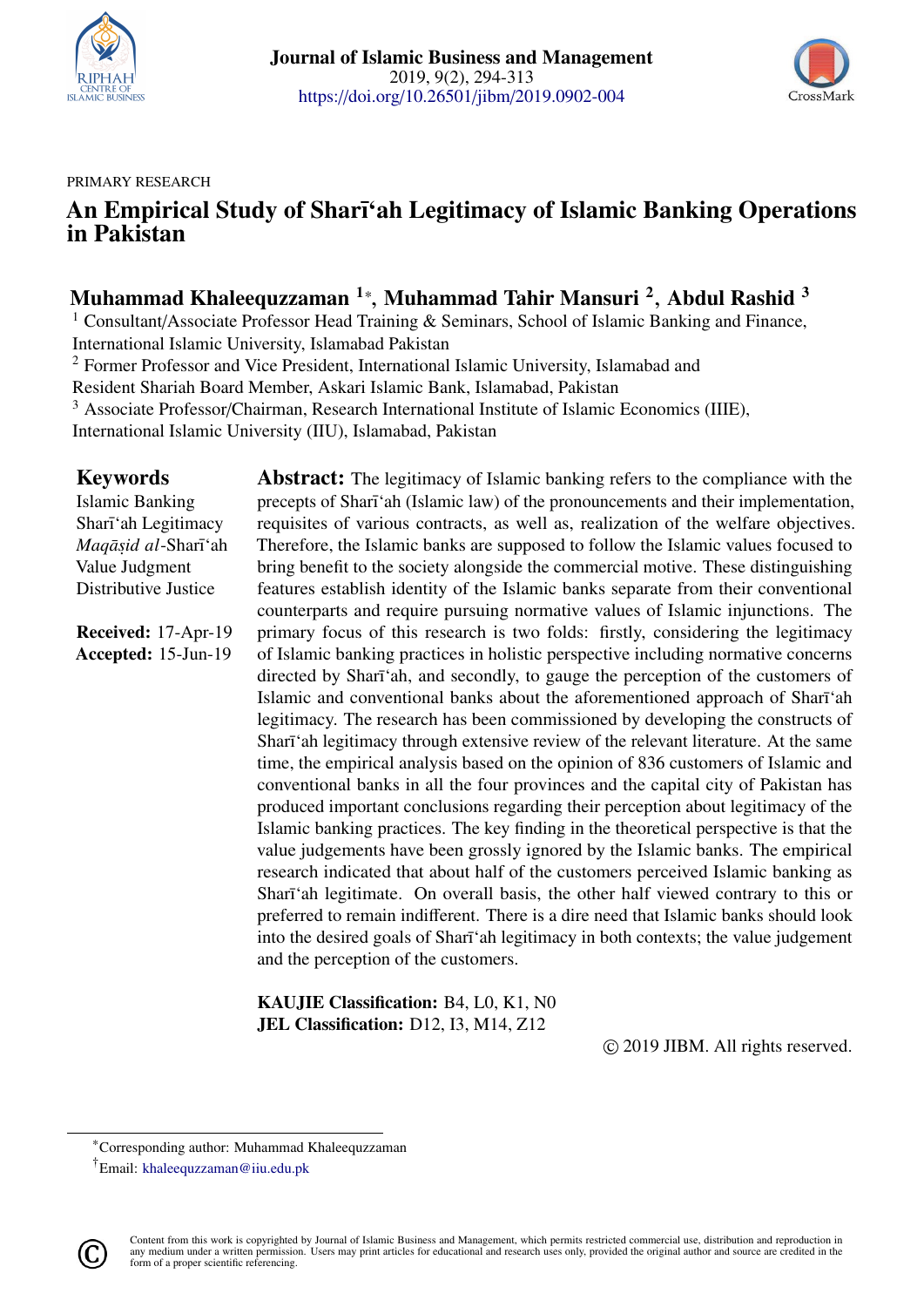#### INTRODUCTION

The Islamic banks, besides pursuing their business interests, ought to render the value judgements derived through *masālih* (public interest at large) of the mankind. This has been emphasized by a number of research studies, for example Ahmed (2006), Ahmed (2011), Dusuki and Abdullah (2007), Laldin (2013), and Mohammed, Razak, and Taib (2008). Accordingly, Islamic Law dispenses justice, mercy, benefit, and wisdom. And, anything contrary to these values does not deem originating from the Law (Atiyah, 2007). The legitimacy of Islamic banking operations should, as such, refer to the compliance with the precepts of Sharī'ah (Islamic law), requisites of various contracts and operational processes, as well as, observance of the normative values resulting from the Islamic injunctions. The legitimacy of Islamic banking, Rosly (2010), suggests should, therefore, be perceived through *maq¯as*. *id al*-Shar¯ı'ah, alongside the commercial motivation.

The literature suggests that public opinion provides important basis for legitimizing the actions of any organization as concluded by Berrone, Gelabert, and Fosfuri (2009) and Hough and Bradford (2013). Suchman (1995) arrives at similar conclusion that various stakeholders, too, understand that such actions could be approved only when they meet the criteria of appropriateness within a framework of social norms, values, and beliefs. Similarly, Karataş-Özkan, Nicolopoulou, and Özbilgin (2014) and Rafay and Sadiq (2015) reach at the same inference that the organizations should operate in line with expectations of the concerned stakeholders. We therefore, understand that the opinion of the customers of Islamic and conventional banks helps evaluating legitimacy of the Islamic banking operations. Hence, the primary focus of this paper rests with to evaluate operations of Islamic banks in Pakistan in terms of their value-oriented contributions to the society and to empirically explore the opinion of the customers about Sharī'ah legitimacy of current Islamic banking operations. The paper attempts building future outlook of Islamic banks by enhancing efficiency and impact through value judgments. The main research area, as such, relates to the need to evaluate the operations of Islamic banks in the light of *maqāsid al*-Sharī 'ah, that is, whether or not the normative concerns have been attended to in addition to compliance of the operations with the prescribed contract mechanism. The policy implications for Islamic banking industry have been drawn in the light of Islamic values to facilitate achieving legitimacy of Islamic banking operations in the aforementioned context.

The rest of the paper is structured as follows. Section II presents the theoretical framework consisting of the requisites of Sharī'ah legitimacy of Islamic banking operations and review of current practices vis-a-vis normative values. Section III elaborates the methodology of empirical research including criteria for selecting the respondents, sample frame, design of questionnaire, conduct of survey, and techniques of data analysis. Section IV comprises results and interpretation of the empirical research, while Section V presents the conclusions and policy implications for the Islamic banking industry in Pakistan.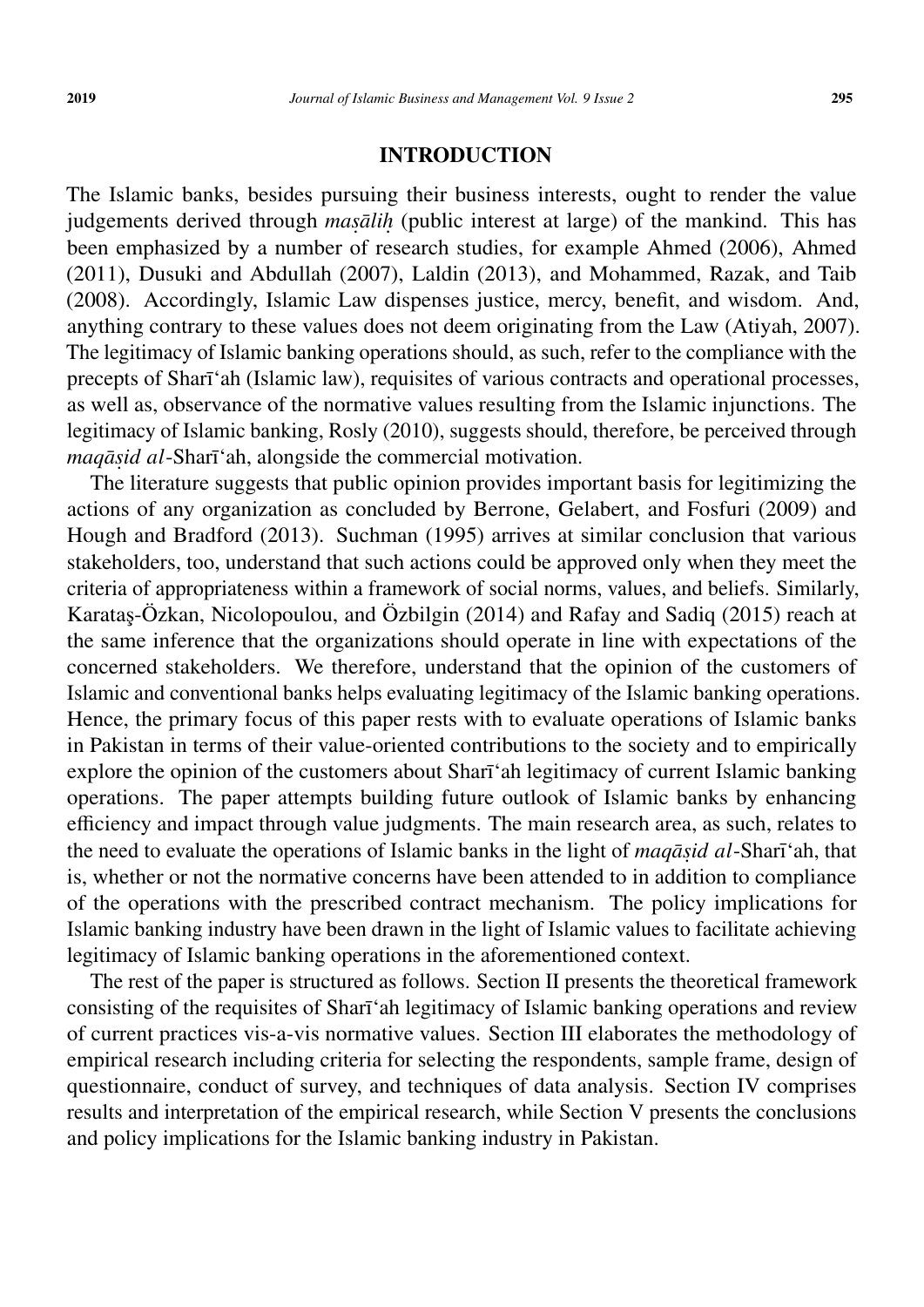### THEORETICAL FRAMEWORK

This section identifies the Islamic law as distinguished from the positive/man-made laws, by its origin, comprehensiveness, and universality, as well as, its application to the contemporary Islamic banking operations.

#### Islamic Law and Sharī'ah Legitimacy of Islamic Banking Operations

Interchangeably understood as Sharī'ah, the Islamic Law consists of *ahkām e Shara'*ī [sing. *hukm*: a communication from the God Almighty) related to the human act(s). The jurists have classified the sources of Islamic laws into two broad categories, viz. (i) primary or material sources-Qur' $\bar{a}$ n (The communication of the God Almighty that was revealed to the Prophet Muhammad (PBUH) and Sunnah (the practice of the Prophet PBUH) and (ii) secondary or rational sources based on human reasoning but are in conformity with the principles set by the primary sources. Necessarily, the secondary sources have been formulated through *ijm* $\bar{a}$ <sup>'</sup> (consensus of opinions) and presents agreement of those who are qualified to hold *ijtih* $\bar{a}d$ (Nyazee, 2006).

Sharī'ah legitimacy for the Islamic banking practices refers, generally to the conformity of the *fatāwá* (pronouncements) pertaining to the financial transactions to the Sharī<sup>'</sup>ah requisites and their application to such practices and related procedures and processes. However, observing moral virtues as enjoined by the Sharī'ah are ignored. Accordingly, the holistic approach provides the prime basis of the research that takes into account both the compliance with contractual mechanism and the normative concerns of the society.

# *Maqāṣid al-*Sharī'ah and *Maṣāliḥ–*Bases of Inductive Reasoning

The theory of *maqāsid* is supported by an inductive analysis of the Islamic Law. Lexically, the term, *maqāṣid al*-Sharīʿah, means facilitation for drawing benefit and repulsion of harm. Al-Raysuni (2005) cites the work of Al-Shatibi (in *Al-Muwafaqat fi usul al al-Sharī*'ah) and holds that the Law has been established to serve human interests in both the life in this world and the hereafter. The inductive examination of *ahkām*, therefore, concludes that the rules prescribed by Sharī<sup>'</sup>ah are based on inner reasons and cause ultimate benefit the society and the individuals, and that, in the words of Ibn Ashur "all-purpose principle of the Sharī'ah is to achieve righteousness and goodness in the world and remove corruption from it" (El-Mesawi, 2006). That is why the *masalih* based *ijtihad* has led to expand the scope of Islamic Law to extensively cover the normative obligations. In the same perspective, even *masālih mursalah* being unrestricted and contained through juristic argument are deemed valid for a new universal good for the community and render their applicability as binding evidence (Kharofa, 2000).

Therefore, it becomes essential to allow what is beneficial and to avoid what is harmful for the community under all circumstances, especially when facing unprecedented problems and pressing diversity. As such, the question about validity and sustainability of Islamic banking arises and requires reviewing against the precepts of Islam for ensuring equity, fair distribution of resources, and equitable opportunity. While such values are opted by choice in conventional finance, these are essentially required in Islamic finance.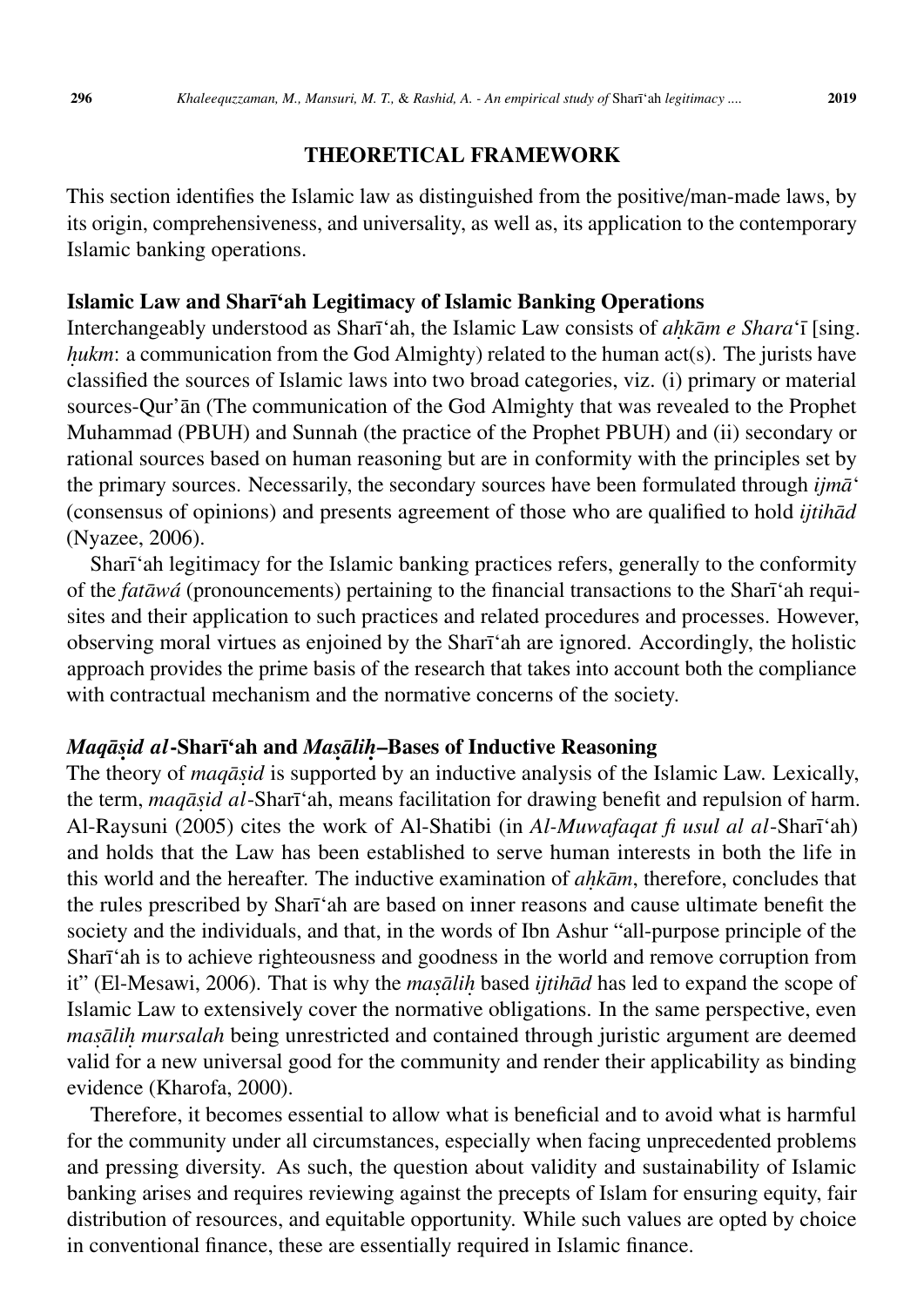## Review of Islamic Banking Operations in Pakistan vis a vis Normative Values

This sub-section reviews the Islamic banking operations and their relevance to the *Maqāsid al*-Sharī'ah with a view to ascertain compliance with value judgements. As depicted from the statistics issued by State Bank of Pakistan (2015), the major part of resources (70.54% of total financing) had been invested in fixed return instruments, i.e., *murābahah* (cost plus sale transaction), *ijārah* (Islamic lease), and diminishing *mushārakah* (underlying contract of which is *ijārah*, giving the banks fixed rentals). The *mushārakah*, mainly in the name of running *mushārakah*<sup>[1](#page-0-0)</sup>, occupied 11.39% of total financing and the rest 17.99% for other modes like *Salam* and *istisna*<sup>\*</sup>. Contrary to this, the modes embedded with compassionate concerns like *mudārabah* (A type of partnership where capital and management are provided by two distinct partners and business profits ae shared) and *qard*. *h*.*asan* (an interest free loan), respectively, amounted to only 0.05% and 0% of the total financing, reflecting indifferent attitude of banks towards social conduct for the weaker segments of the society. It is pertinent to indicate that the customers value profit sharing products more than the fixed returns (Khan, Hassan, & Shahid, 2007) as the latter resemble conventional banking practices. Certainly, ignoring peoples' expectations would result in adverse opinion of customers about the subject legitimacy.

The sectoral analysis, too, reveals that Islamic banks were serving the cause of corporate sector more as compared to the trend of banking industry as a whole. Similarly, the Islamic banks' share in agricultural financing was negligible as compared to the banking industry (Khaleequzzaman, Mansoori, & Rashid, 2016). On the other hand, the statistics presented by the State Bank of Pakistan (2014) exhibit Islamic banks holding greater cash and balances to total assets and lower financing to deposit ratio than the banking industry. However, the Islamic banks have not adopted ways and means to invest excess liquidity in avenues like small and microenterprises, already grossly neglected by the both Islamic and conventional banks. In the same context, Islamic Financial Services Board (2013) also, emphasizes to embark policy move to link previously neglected market niches by the commercially oriented financial institutions and prescribes that the Sharī'ah compliance should not be enough without responding to the ethical issues of poverty alleviation, financial inclusion, and responsible investments.

## Conclusion

The most important conclusion of this section suggests that the Sharī 'ah legitimacy of Islamic banking practices should be understood in holistic perspective, rather than mere adherence to the compliance requirements applicable to the products and contracts/documentation of the related transactions. The normative concerns prescribed by Sharī'ah should be considered integral part of the legitimacy framework. It has been established that the application of the Islamic law is rationalized through *maqāṣid al-*Sharīʿah and is reflected through intent of the Lawgiver focused on welfare of the subjects. This foundation leads to the theory of

<sup>&</sup>lt;sup>1</sup>Running *Mushārakah* has been designed to serve the working capital need of the corporate sector but is devoid of the basic features pertaining to the mode of *Mushārakah*.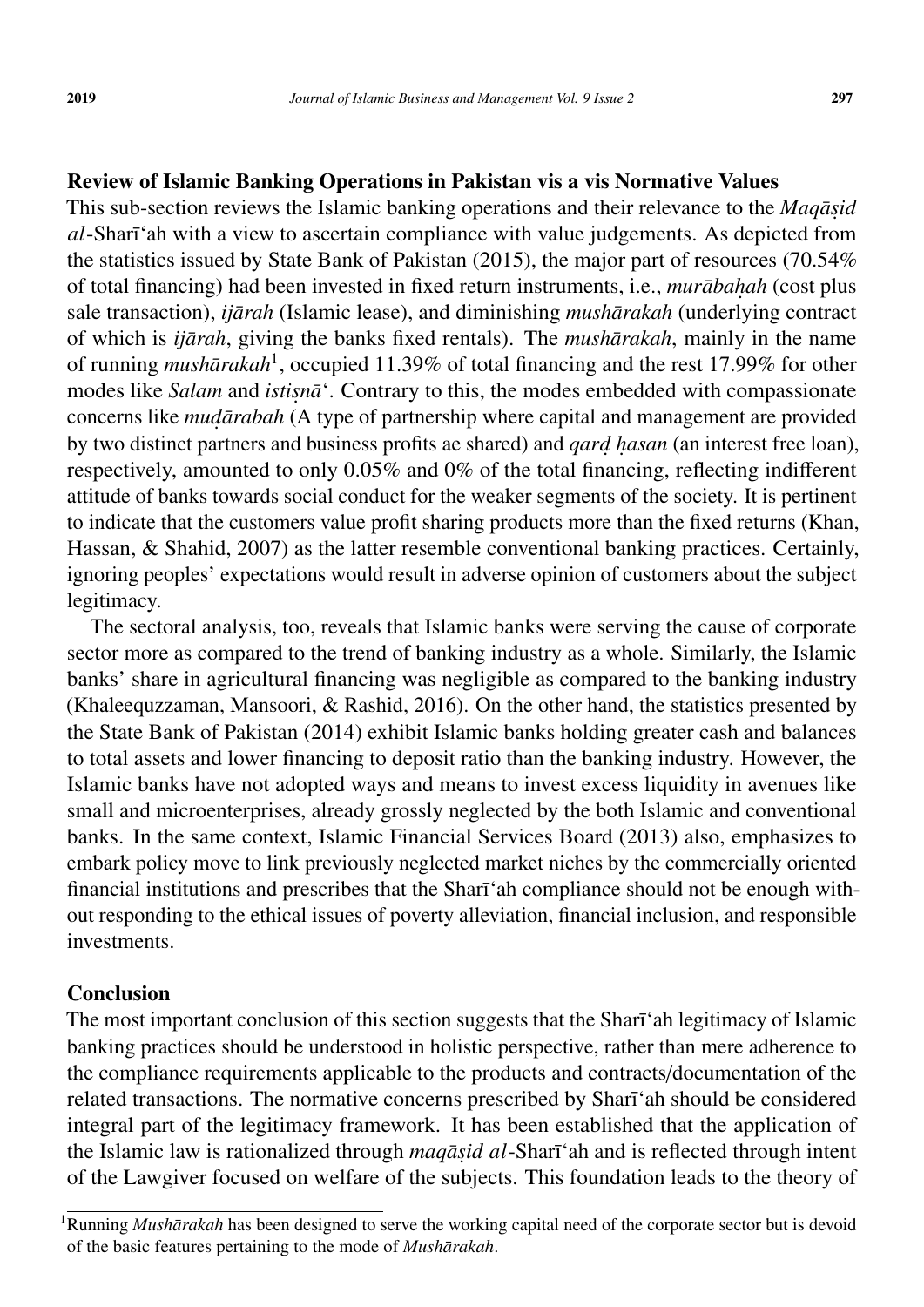*masalih* whereby the benefit has to be realized and the harm prevented. That is why; the Islamic banks should be pre-occupied with normative move by instilling socially responsible behavior and altruism as against self-centered conventional finance.

#### METHODOLOGY OF EMPIRICAL RESEARCH

We have taken benefit of the theoretical framework in two respects, viz. determining constructs of Sharī'ah legitimacy of Islamic banking practices on one hand and using such constructs to conduct empirical research by gathering the opinion of customers about the subject on the other. The latter aspect has helped assessing sustainability of Islamic banks in case their practices met the perceived outlook of the banking customers.

Our research is descriptive in nature and aims to explain the opinion of the customers on the Islamic banking practices. Following the literature such as Adanza (1995) and Kothari (2004), this research also conforms to the procedure of investigation describing and interpreting the existing relationships, beliefs and trends developed among various customers. Further, as suggested by several researchers like Kothari (2004) we have applied both qualitative and quantitative techniques to arrive at the robust and credible findings. Our approach has been deductive where theorization has been used as a basis to conduct empirical part of the research (Blackstone, 2012).

#### Selection of Respondents

Following Bhattacherjee (2012) and Mishkin (2003), those stakeholder have been identified for the research who could express their opinion independently without any conflict of interest and who are considered essential in terms of our objectives. The shareholders, Sharī'ah advisors/members of Sharī'ah boards, Sharī'ah audit staff, internal auditors, and boards of directors of Islamic banks have not been considered to avoid any bias. The regulator (primarily, the State Bank of Pakistan) has also been excluded for the reason that all policy guidelines for Islamic banks are developed and enforced by SBP; therefore it becomes an interested party. The external auditors have also not been considered, as they do not disclose the affairs about their clients owing to the confidentiality requirement.

Accordingly, we have selected the most related stakeholders' group that include the customers of Islamic and conventional banks. Over time, the existence and operation of Islamic banks have raised awareness of the general public about the Islamic banking practices. Such conclusions have been drawn by Ahmad and Bashir (2014), Echchabi and Aziz (2012), and Imran, Samad, & Masood,  $(2011)$ . Therefore, the customers are concerned with the Sharī'ah compliance of the Islamic banking products and services, a reason for which they join the Islamic banks in the first place. On the other hand, SBP's KAP study conducted by State Bank of Pakistan and Department for International Development (2014) reports thatt about 74% of the banked respondents expressed strong inclination to switch to Islamic bank. The study further explores that the customers of conventional banks have also expressed pent up demand to shift to the Islamic banks, presumably out of their own awareness about and the belief in Islamic banking. As inferred by Masood, Rehman, & Rehman (2014), it is also evident that the customers of Islamic and conventional banks form their opinion about Islamic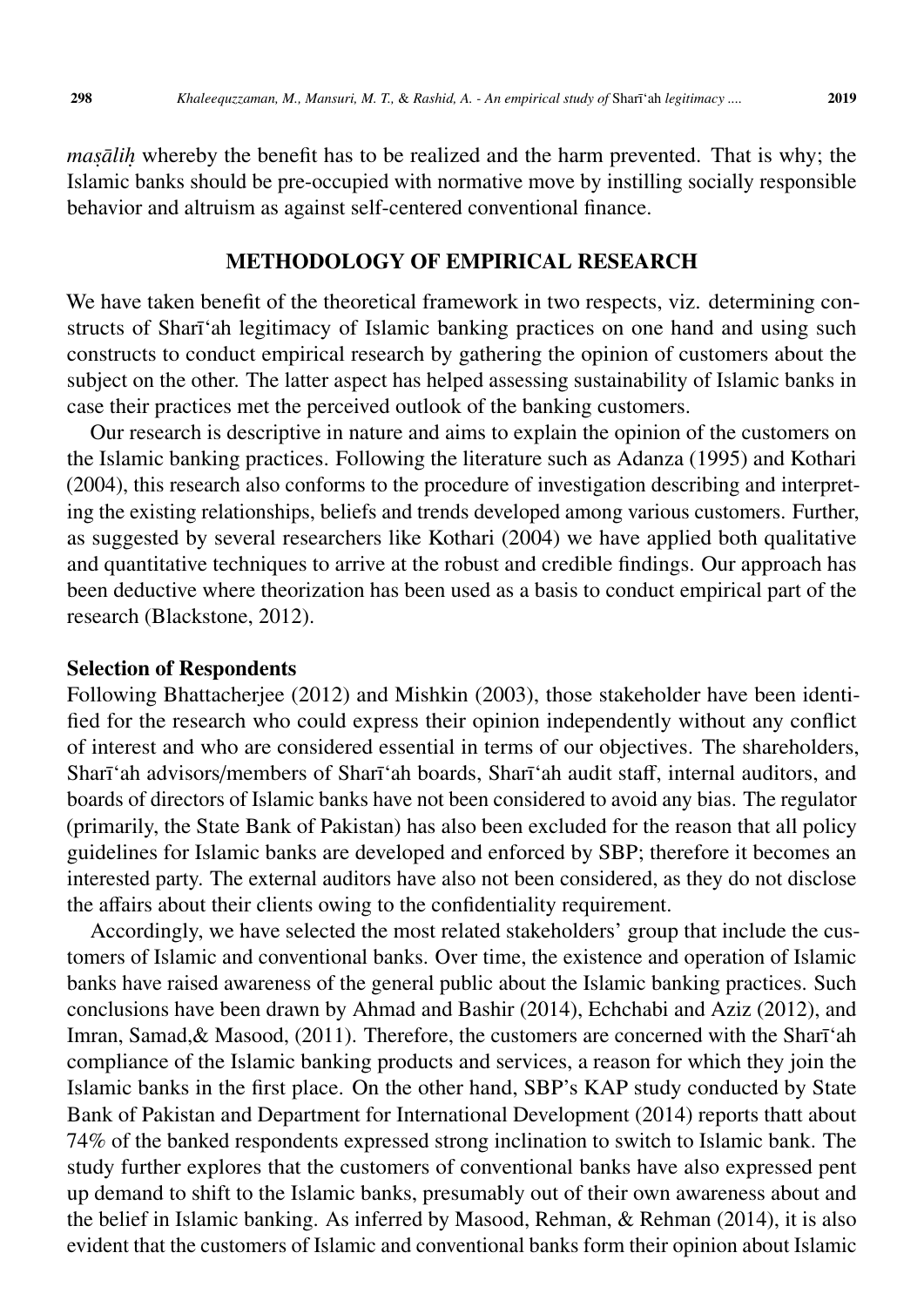conventional banks present one of the most relevant segments of respondents in our research.

Sample Frame

Many studies conducted in Pakistan have extracted the sample based on the proportion of population spread over various provinces. However, owing to the smallness of the banked population in Pakistan (11%) disproportionately spread among provinces (Pakistan Microfinance Network, 2009), we have instead used the spread of the Islamic banking branches for selection of the customers as they were to be interviewed in the branches. Therefore, the sample of customers has been drawn in proportion to the concentration of Islamic banking branches in the provinces and the Islamabad Capital Territory (ICT), combined with random selection process. The spread of Islamic banking branches has been taken from SBP's Islamic Banking Bulletin, December 2014 for ICT and four provinces of the country. We have however not considered Federally Administered Territories for security reasons and Gilgit-Baltistan (GB), and Azad Jammu and Kashmir (AJK) being distant and difficult areas, following Nenova, Niang, & Ahmad, (2009), Pew Research Centre. (2012), and Zaidi (2010).

In all, a sample of 850 customers was targeted; however, the response could be collected from 836, constituting an encouraging response rate of 98%. The size of our sample was larger than the other studies having focus on Islamic banking perception but targeting smaller samples in other studies like Ahmad and Bashir (2014) and Dusuki and Dar (2005) that surveyed 200 and 750 respondents, respectively.

### Survey Instrument

Anonymous and bi-lingual (in both English and the national language i.e., Urdu) questionnaires were structured to allow, respectively, confidentiality and convenience of filling the requisite data. All the questions were grouped in different blocks in keeping with the objectives of the research and based on various factors (dimensions) of legitimacy extracted with the help of literature reviewed and theoretical framework developed for this research. Each factor consisted of four items (questions) focusing the main theme of the dimension. The dimension of the questionnaire common to each category of respondents styled as 'Sharī'ah legitimacy' was chosen as dependent variable as all other dimensions, in one way or the other, explained the opinion of respondents about Sharī'ah legitimacy of the current Islamic banking practices. All the other factors/dimensions, therefore, represented independent variables (See Table 1).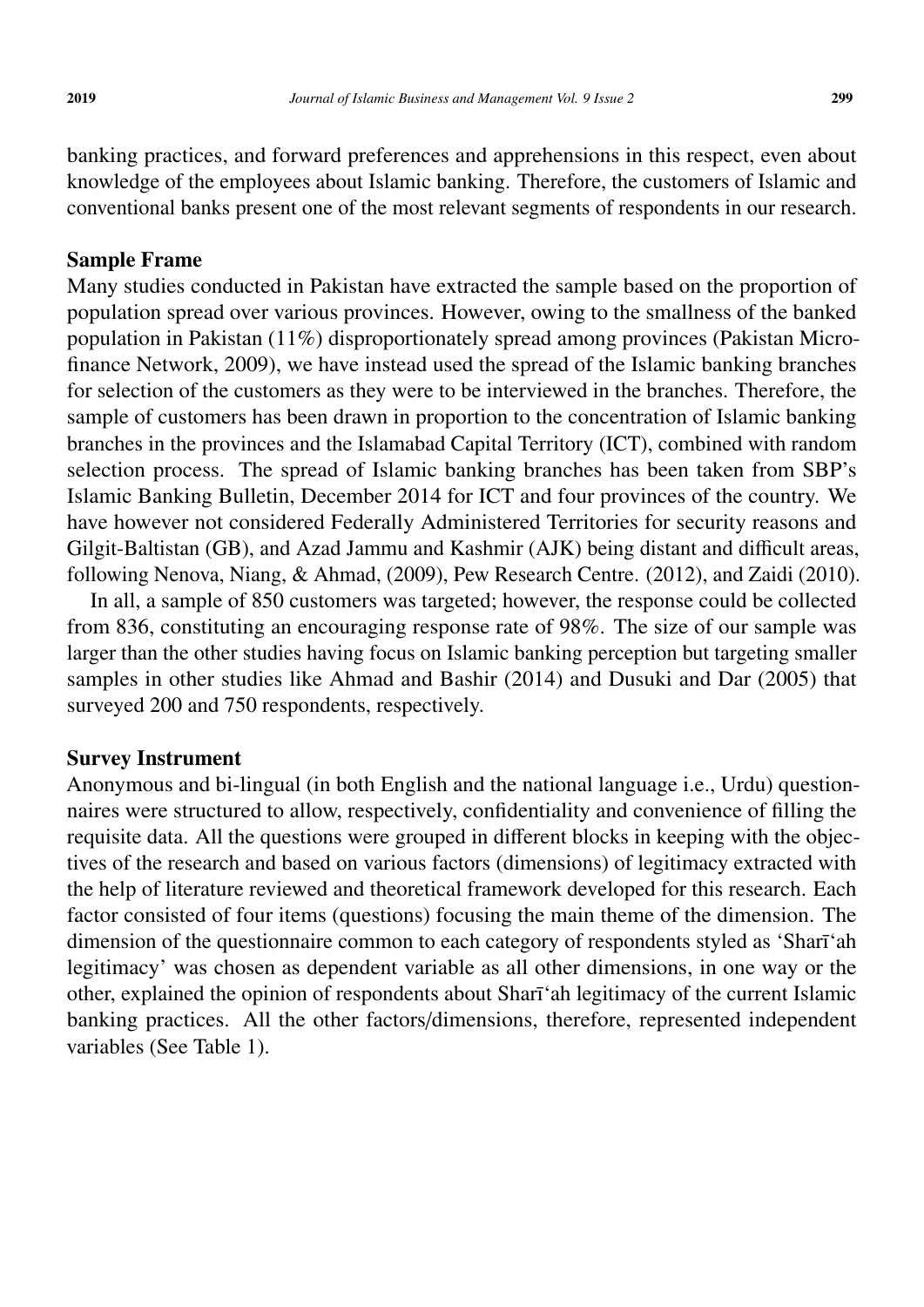| Factor                       | Question/Item                                                                                                                                                                   |
|------------------------------|---------------------------------------------------------------------------------------------------------------------------------------------------------------------------------|
| Dependent Variable           |                                                                                                                                                                                 |
| Shari'ah Legitimacy          | 1. The current Islamic banking practices are Shari'ah compliant.<br>2. The current Islamic banking practices follow the teachings of Qur'an,<br>Sunnah, and ijmā <sup>*</sup> . |
|                              | 3. Islamic banking practices are free from <i>ribā</i> (interest).                                                                                                              |
|                              | 4. Islamic banking is based on profit and loss sharing principle.                                                                                                               |
| <b>Explanatory Variables</b> |                                                                                                                                                                                 |
| Performance                  | 1. Islamic banks perform better than conventional banks.                                                                                                                        |
|                              | 2. Islamic banks provide individual attention to customers more than conven-<br>tional banks provide.                                                                           |
|                              | 3. Islamic banks carry better image and reputation than conventional banks.                                                                                                     |
|                              | 4. The service of Islamic banks is faster than conventional banks.                                                                                                              |
| Optimism                     | 1. I believe that Islamic banks will progress in future because of more<br>dedication towards Islamic principles.                                                               |
|                              | 2. Islamic banks are expected to refine their practices to become more Sharī'ah                                                                                                 |
|                              | compliant in future.                                                                                                                                                            |
|                              | 3. Islamic banks are expected to improve their behavior to the customers.                                                                                                       |
|                              | 4. Islamic banks are expected to disburse <i>qard hasan</i> to meet needs of the                                                                                                |
|                              | poor people.                                                                                                                                                                    |
| Social justice               | 1. Islamic banking practices promote social justice in the society.                                                                                                             |
|                              | 2. Islamic banking promotes better circulation of wealth.                                                                                                                       |
|                              | 3. Islamic banks offer equity-based financing where they share the risk of loss<br>with the client.                                                                             |
|                              | 4. There is no gender segregation in availing financial services from Islamic<br>banks.                                                                                         |
| Products' compliance         | 1. The products offered by Islamic banks are Shari'ah compliant.                                                                                                                |
|                              | 2. The products are Shari ah compliant because they are approved by Shari ah                                                                                                    |
|                              | advisor.                                                                                                                                                                        |
|                              | 3. The products are Shari'ah compliant because they are offered by Islamic                                                                                                      |
|                              | banks.                                                                                                                                                                          |
|                              | 4. The products are Shart and compliant because we trust that they fulfil the                                                                                                   |
|                              | Shari'ah requirements.                                                                                                                                                          |
| Fair treatment               | 1. Islamic banking practices extend fair treatment to all of their customers.                                                                                                   |
|                              | 2. Islamic banks extend fair returns to all depositors.                                                                                                                         |
|                              | 3. Islamic banks charge lower rate of profit while financing small clients as                                                                                                   |
|                              | compared to corporate clients.                                                                                                                                                  |
|                              | 4. The terms and conditions in the financial contracts are balanced and do not                                                                                                  |
|                              | turn in favor of banks at the cost of clients.                                                                                                                                  |
| Criticism                    | 1. Islamic banking faces criticism from different quarters which restricts me                                                                                                   |
|                              | to believe in this system.                                                                                                                                                      |
|                              | 2. I am not convinced that Islamic banking is Shart'ah legitimate.                                                                                                              |
|                              | 3. Islamic banking products and practices are not based on Islamic injunctions.                                                                                                 |
|                              | 4. Islamic banking is in fact another name of the conventional banking.                                                                                                         |

TABLE 1 Factors and Items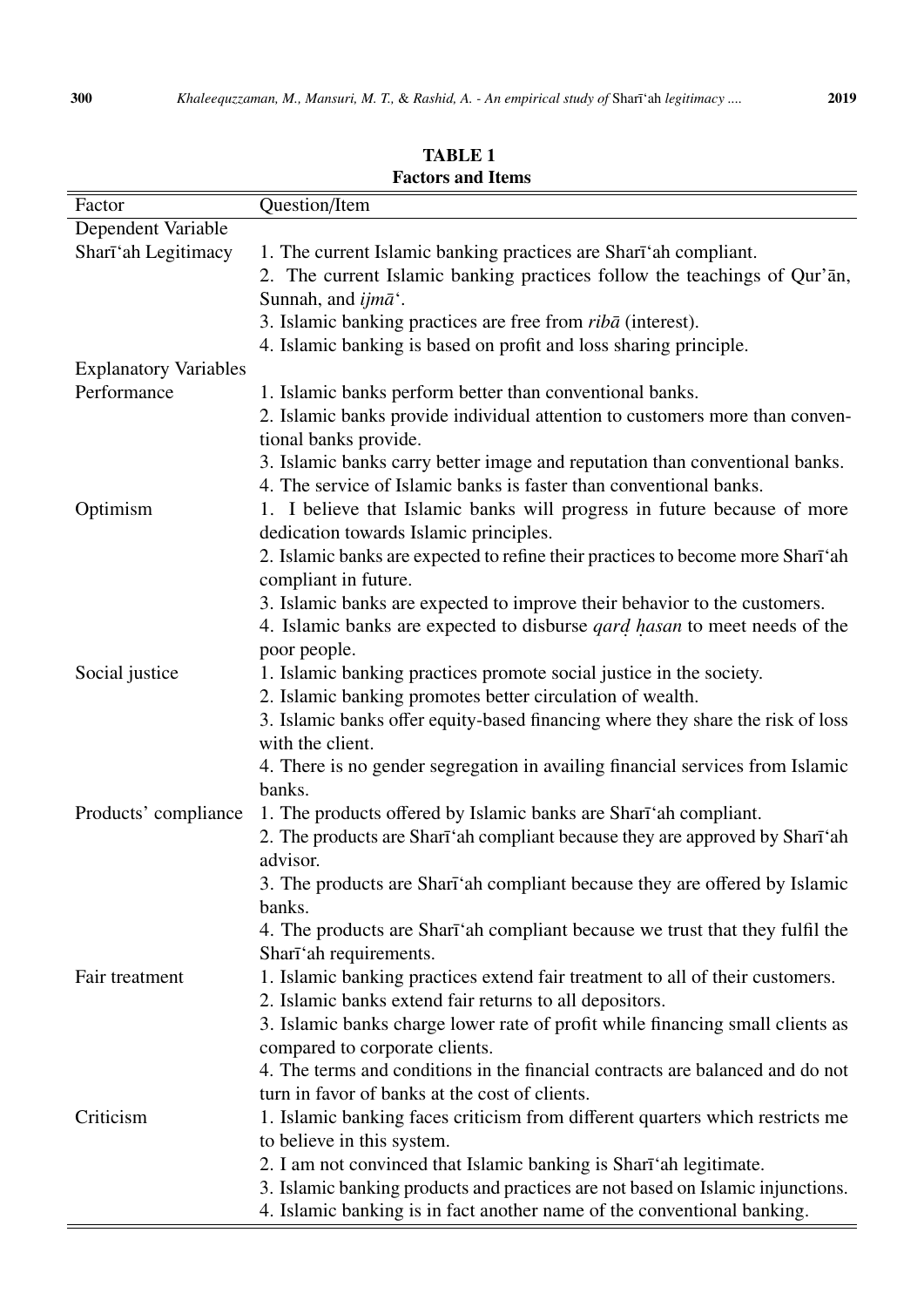#### Data Collection and Analysis

The filled questionnaires, duly serial numbered and signed by the enumerators, were fed to excel sheet separately for each category of respondents. All data had been coded for analytical purpose and then transferred to the data analysis software. The analysis was started with univariate statistics, primarily to arrive at basic results like distribution of responses, ascertaining frequencies of various Likert scale points, and identifying and treating missing values, if any. Cross tabulation helped to workout joint frequency distribution of two or more variables. Therefore, the demographic profiles and bank information about the respondents has been cross tabulated against the questions pertaining to the opinion of the customers.

Factor analysis has enabled data reduction where certain variables have clustered together meaningfully (Field, 2009). However, we are concerned with the issue that the items do not measure the multiple factors to determine the goodness of fit of the model as prescribed by Pallant (2005). As suggested by the literature, such as Choong, Wong, and Lau (2012), Field (2000), Field (2009), and Landau and Everitt (2004), we have considered various thresholds/critical values related to communalities, eigenvalues, scree plot, varimax rotation, factor loading, etc. to ensure robustness of the factor analysis.

We have conducted reliability test of the sample data by computing Cronbach's Alpha to measure internal consistency through coefficient of reliability in case of Likert type scale. The values of cronbach's alpha, as shown in Table 2, for all variables were well above the threshold of 0.6 as suggested by Choong et al. (2012), Gan, Clemes, Wei, and Kao (2011), and Mawoli and Babandako (2011), hence proving greater internal consistency at preferred scale suggested as above. Therefore, all the variables were deemed reliable.

| <b>TABLE 2</b>          |                               |  |  |  |  |  |  |
|-------------------------|-------------------------------|--|--|--|--|--|--|
| <b>Cronbach's Alpha</b> |                               |  |  |  |  |  |  |
| Factor                  | Cronbach's Alpha No. of Items |  |  |  |  |  |  |
| 1. Shari'ah legitimacy  | 0.875                         |  |  |  |  |  |  |
| 2. Performance          | 0.862                         |  |  |  |  |  |  |
| 3. Optimism             | 0.860                         |  |  |  |  |  |  |
| 4. Social justice       | 0.816                         |  |  |  |  |  |  |
| 5. Products' compliance | 0.921                         |  |  |  |  |  |  |
| 6. Fair treatment       | 0.815                         |  |  |  |  |  |  |
| 7. Criticism            | 0.774                         |  |  |  |  |  |  |

Our KMO's sample adequacy value is more than 0.5 (Table 3) as suggested by Field (2009) and the Bartlett Test of Sphericity is significant at  $p < 0.01$ . Both the results help to assess factorability of the variables.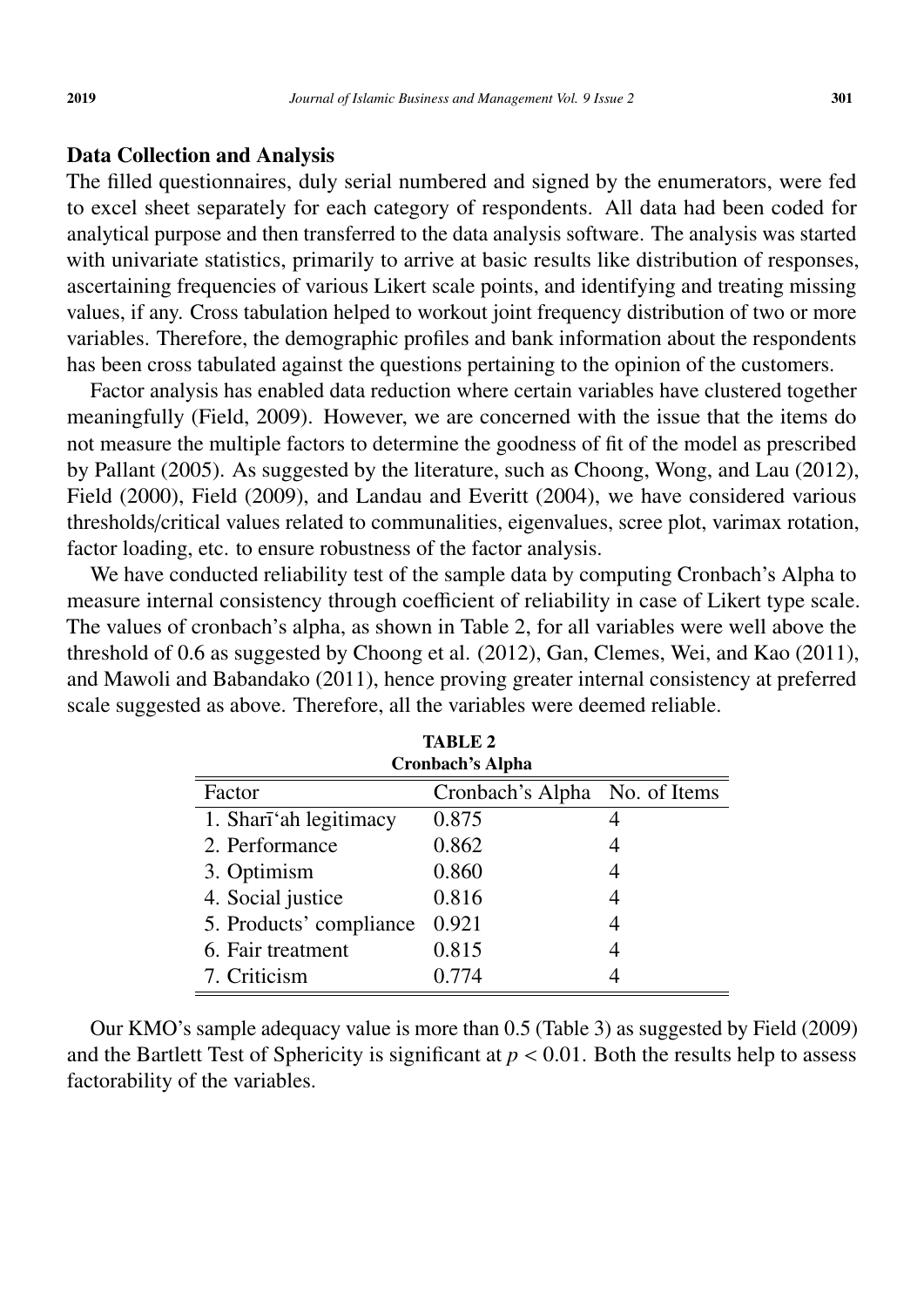| <b>Factor Analysis</b> |                          |                     |       |    |                               |  |  |  |  |
|------------------------|--------------------------|---------------------|-------|----|-------------------------------|--|--|--|--|
| Factor                 | Item                     | Factor Loadings KMO |       |    | Bartlett's Test of Sphericity |  |  |  |  |
|                        |                          |                     |       | df | Sig.                          |  |  |  |  |
| Shari'ah legitimacy    | $\mathbf{1}$             | 0.805               | 0.820 | 6  | 0.000                         |  |  |  |  |
|                        | $\mathbf{2}$             | 0.869               |       |    |                               |  |  |  |  |
|                        | 3                        | 0.839               |       |    |                               |  |  |  |  |
|                        | $\overline{4}$           | 0.681               |       |    |                               |  |  |  |  |
| Performance            | I                        | 0.706               | 0.812 | 6  | 0.000                         |  |  |  |  |
|                        | $\overline{2}$           | 0.870               |       |    |                               |  |  |  |  |
|                        | 3                        | 0.765               |       |    |                               |  |  |  |  |
|                        | 4                        | 0.792               |       |    |                               |  |  |  |  |
| Optimism               | $\mathbf 1$              | 0.820               | 0.781 | 6  | 0.000                         |  |  |  |  |
|                        | $\mathbf{2}$             | 0.836               |       |    |                               |  |  |  |  |
|                        | $\overline{3}$           | 0.819               |       |    |                               |  |  |  |  |
|                        | 4                        | 0.654               |       |    |                               |  |  |  |  |
| Social justice         | $\mathbf{1}$             | 0.745               | 0.783 | 6  | 0.000                         |  |  |  |  |
|                        | $\overline{2}$           | 0.760               |       |    |                               |  |  |  |  |
|                        | 3                        | 0.790               |       |    |                               |  |  |  |  |
|                        | $\overline{4}$           | 0.607               |       |    |                               |  |  |  |  |
| Products' compliance   | $\mathbf{1}$             | 0.837               | 0.848 | 6  | 0.000                         |  |  |  |  |
|                        | $\overline{2}$           | 0.904               |       |    |                               |  |  |  |  |
|                        | 3                        | 0.822               |       |    |                               |  |  |  |  |
|                        | $\overline{4}$           | 0.888               |       |    |                               |  |  |  |  |
| Fair treatment         | $\mathbf{1}$             | 0.685               | 0.782 | 6  | 0.000                         |  |  |  |  |
|                        | $\mathbf{2}$             | 0.826               |       |    |                               |  |  |  |  |
|                        | 3                        | 0.655               |       |    |                               |  |  |  |  |
|                        | 4                        | 0.735               |       |    |                               |  |  |  |  |
| Criticism              | $\mathbf{1}$             | 0.574               | 0.727 | 6  | 0.000                         |  |  |  |  |
|                        | $\overline{2}$           | 0.632               |       |    |                               |  |  |  |  |
|                        | $\overline{3}$           | 0.848               |       |    |                               |  |  |  |  |
|                        | $\overline{\mathcal{A}}$ | 0.682               |       |    |                               |  |  |  |  |

TARLE<sub>3</sub>

## Factor Analysis

As shown in Table 3, the data pass the validity test as the Bartlett's test results are significant in all variables and prove that *R*-matrix is different from identity matrix, therefore, our factor analysis turns to be appropriate (Choong et al., 2012; Field, 2000; and Pallant, 2005). All variables in our sample show eigenvalue more than 1.0 and hence rule out the possibility of multicollinearity (Field, 2000).

Factor loadings define substantive importance of a variable to the factor (Field, 2000). The factor loadings in our sample range from 0.607 to 0.904, explaining 37% to 82% variance of the variables correspond to the ones suggested by the literature like Field (2009) and turn to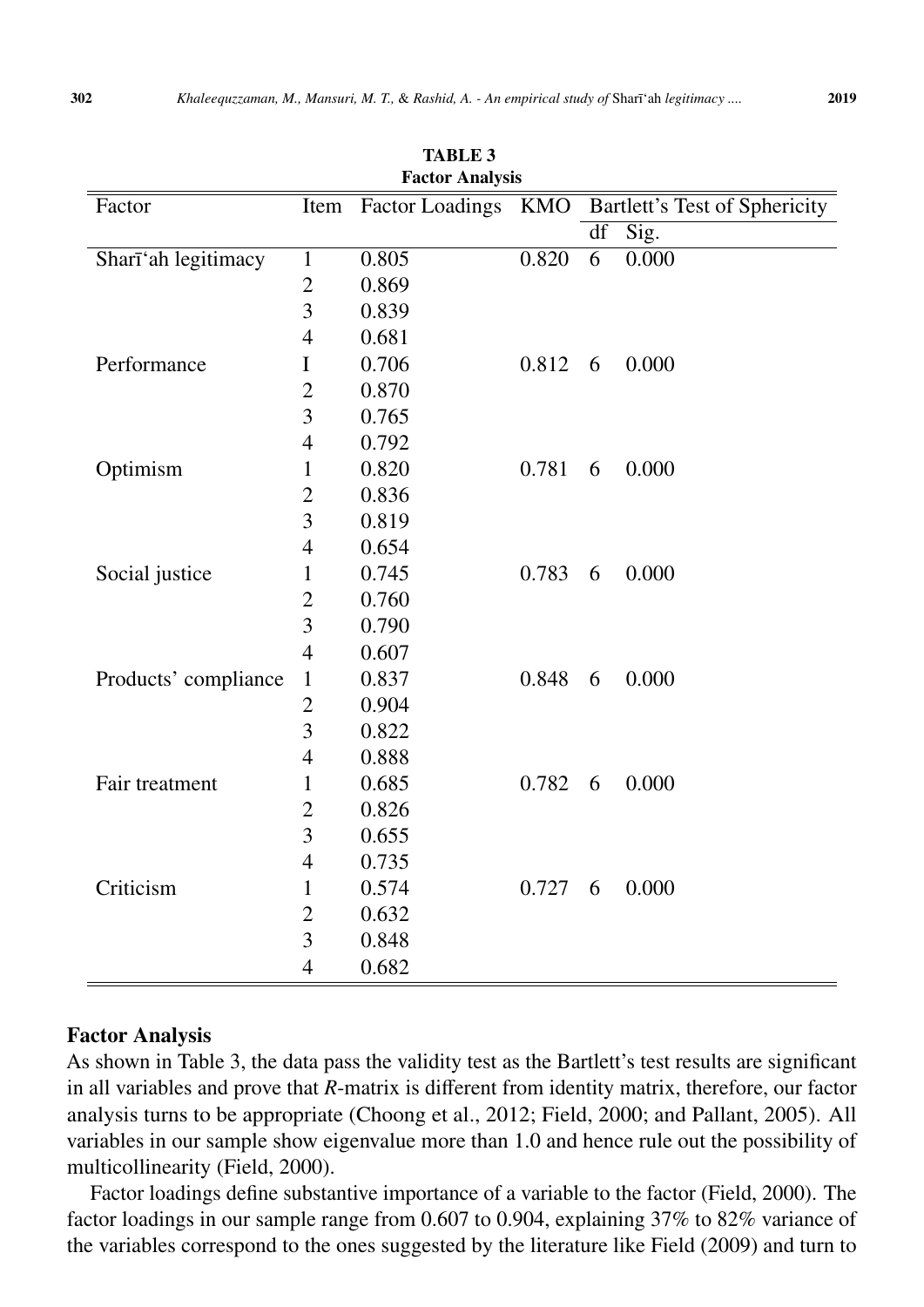be more adequate than the prescribed standard.

# Regression Analysis

We have conducted linear regression analysis in a cross-sectional framework by using Ordinary Least Squares (OLS). The general form of the regression model is presented in " $(1)$ ".

$$
Y_i = \beta_0 + \beta_1 X_{1i} + \beta_2 X_{2i} + \dots + \beta_k X_{ki} + \varepsilon_i
$$
 (1)

where:

-*k* represents number of explanatory variables and *i* represents the *i*<sup>th</sup> number of respondent. - The multiple regression model for a dependent variable, *Y*, with observed values,  $Y_1, Y_2, ..., Y_N$ and *k* independent or explanatory variables with observed values  $X_1, X_2, ..., X_N$  where  $i = 1, 2, ..., N$ 

- The term  $\varepsilon_i$  is the residual or error for the *i*<sup>th</sup> respondent variable and represents the deviation of the observed value of the response from expected value of the model of the observed value of the response from expected value of the model.

- The regression coefficients  $\beta_0$ ,  $\beta_1$ ,  $\beta_2$ , ...,  $\beta_k$  are estimated through least squares.

We have developed the base regression model shown as "(2)".

$$
\beta_0 + \beta_1(\text{Performance})_i + \beta_2(\text{Optimism})_i + \beta_3(\text{Social justice})_i +
$$
  
(Sharī'ah legitimacy)<sub>i</sub> =  $\beta_4(\text{Products}' + \text{Compliance})_i + \beta_5(\text{Fair treatment})_i +$   
 $\beta_6(\text{Criticism})_i + \varepsilon_i$  (2)

The dependent and explanatory variables are defined in Table 1.

We have extended our base model to include demographic variables (dummies), viz. Gender, Income Level, Age, Province of residence, and Education. As prescribed by Newbold (1984), the inclusion of demographic variables has helped to predict the dependent variable more precisely as they may affect variance in dependent variable.

We have included dummies for all categories and excluded intercept from regression. We have preferred this approach over regression with an intercept term and inclusion of dummy variables one less than the number of categories for the reason that this approach enables us to directly compare the estimates across categories. We have also excluded data for 'no response' from regression analysis of those dummy variables where such data has been found, however 'no response' data has not been excluded from other regression models as the dummies are not the variables in bi-variate or multi-variate regression. That is why the 'no response' does not appear in the impact of dependent variable. However, one should note that proportion of 'no responses' is quite low.

## EMPIRICAL RESULTS AND INTERPRETATION

This section discusses the empirical findings arrived at through various statistical tools (univariate, bivariate and multivariate analyses). The descriptive statistics has been used to explain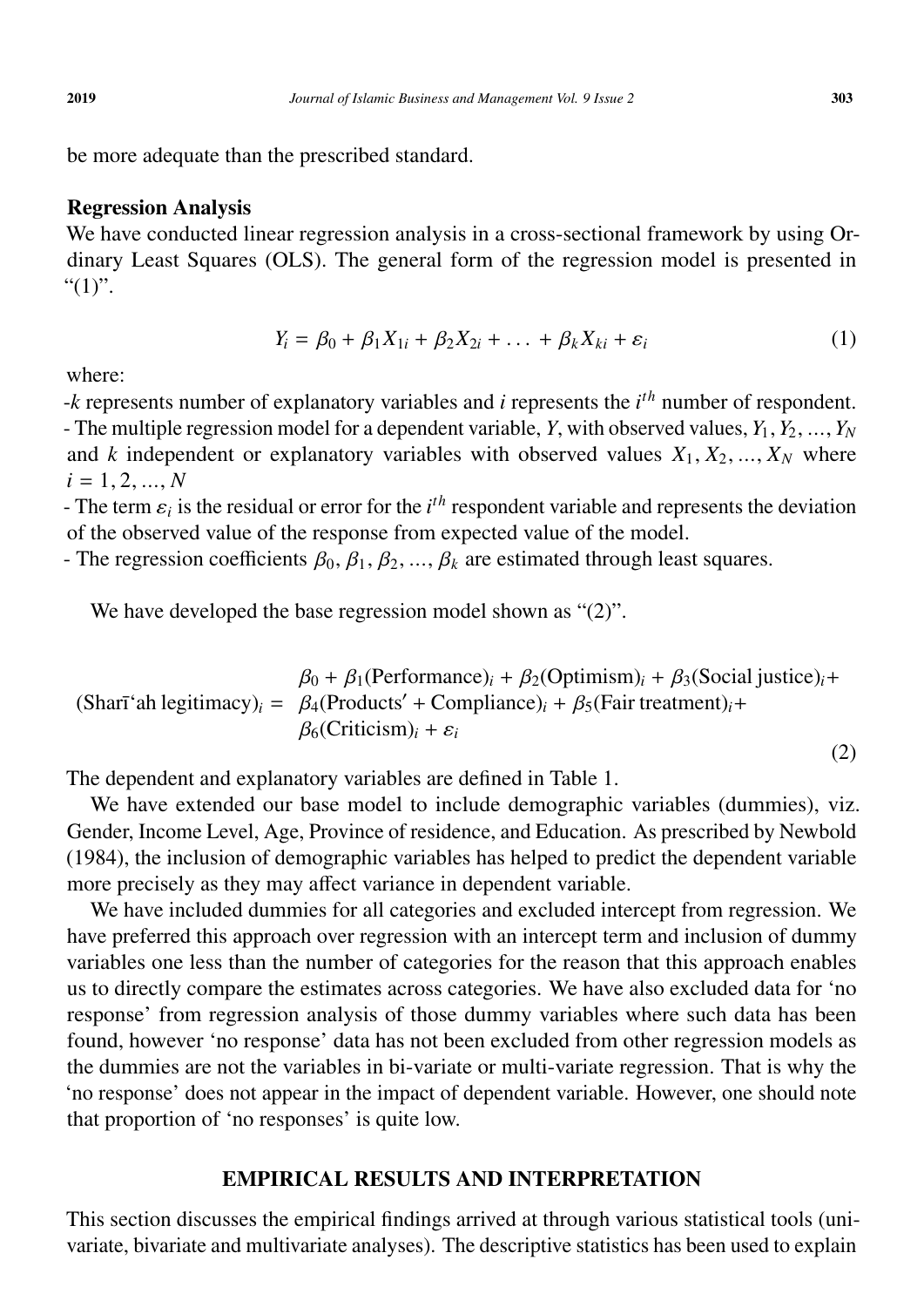about the frequencies/proportions and results of cross tabulation/joint frequencies. The results of regression analysis have, first, helped to see the simultaneous impact of all the variables on the dependent variable and, second, to observe the effect of demographic variables inclusively.

#### Descriptive Statistics

Most of the respondents (87.2%) representing male gender, were from young and middleaged groups (84.3%), had achieved middle level education (51.2%) and lived in urban areas (93%). The major proportion of respondents (68.4%) was earning income up to Rs.100, 000 (against per capita income of Rs. 157,605 as reported by the Pakistan Economic Survey 2015-2016 published by the Ministry of Finance, Government of Pakistan). About 52% respondents had relationship with the Islamic banks, more popularly using current and saving accounts, debit card, car *ijārah* and diminishing *mushārakah*. The data on various dimensions of Sharī'ah legitimacy, collected on five point Likert scale, reflected that about half of the respondents (40-46%) agreed that the current Islamic banking practices were Sharī'ah compliant, followed the teachings of Qur'an and Sunnah, were free from *riba*, and based on the principle of profit and loss sharing while the rest preferred not to agree with these dimensions or remain indifferent. *Ribā* in any exchange or sale contract is defined by *fiqh* scholars as "an unlawful gain derived from the quantitative inequality of the counter values in any transaction purporting to effect the exchange of two or more species (*anw* $\bar{a}$ <sup>'</sup>), which belong to the same genus (*jins*) and are governed by the same efficient cause ('*illah*) (Obaidullah, 2011 citing from Salih, 1992).

The proportion of those who agreed strongly that practices of Islamic banks were compliant with Sharī'ah was, however, lower  $(18-20\%)$  than those who just agreed  $(24-28\%)$ . About half of the respondents perceived Islamic banks performing better than the conventional banks, owing mainly due to better image.

On overall basis, about half of the respondents were convinced that Islamic banking practices were Sharī'ah compliant and meeting, in one way or the other, the social values embedded in *maqāṣid al* - Sharī 'ah. But, at the same time, one cannot ignore the proportion of the respondents that have disagreed or remained indifferent on account of these dimensions. Although, disagreeing can be differentiated from being indifferent, yet taking together constitutes the other half whose opinion cannot be simply ignored.

The outcome of the joint frequencies of various dimensions of Sharī 'ah legitimacy and demographic variables has led to important conclusions. The firmest believers of Islamic banking practices were found in Baluchistan province, followed by KPK, Punjab, ICT, and Sindh provinces of the country. More or less, the similar ranking among the provinces was found while assessing proportion of the customers believing that Islamic banking practices were based on: i) Qur'ān and Sunnah (KPK: 71.6%; Balochistan: 53.0%; Punjab: 37.5%; Sindh: 33.7%; and Federal Capital: 25.6%); ii) principle of profit and loss sharing Sunnah (Balochistan: 76.4%; KPK: 63.2%; Punjab: 50.0%; Sindh: 32.9%; and Federal Capital: 32.6%), and iii) free from *ribā* (Balochistan: 76.5%; KPK: 70.5%; Punjab: 41.9%; Federal Capital: 37.2%; and Sindh: 30.0%). Such results are also confirmed by the KAP study conducted by SBP (2014). The analysis of the different age groups believing in legitimacy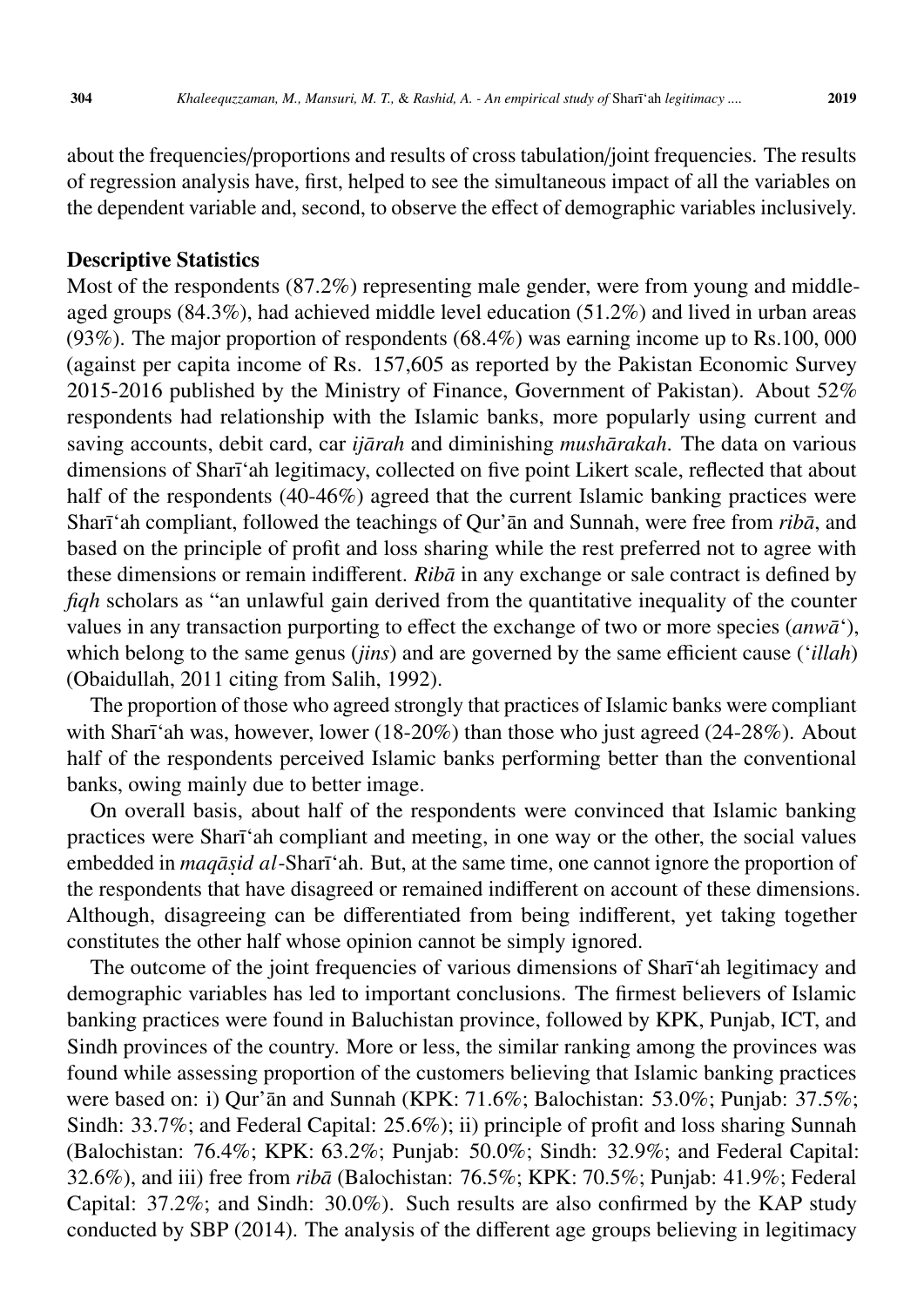of Islamic banking practices reveals that the younger (18-40 years) and middle-aged (41-50 years) people believed more in this context than the older ones (51 years and over), depicting that the Islamic banking was more popular among younger generation.

# Regression Analysis

The results of the regression analysis as shown in Table 4 reveal that independent variables (Performance, Optimism, Social justice, Products' compliance, Fair treatment, and Criticism) significantly affect the dependent variable. The adjusted  $R^2$  (0.573) reveals that the model has explained 57.3% variance in the dependent variable. The *F*-statistic suggest that, overall, the model is a good fit as the associated *p*-value is considerably below the acceptable level of significance. Since the collinearity statistics indicate the value of VIF < 10 and Tolerance Level  $> 0.1$  for all variables, our model is saved from multicollinearity.

| <b>Results of Regression Analysis</b> |                       |           |       |                                         |            |  |  |  |  |
|---------------------------------------|-----------------------|-----------|-------|-----------------------------------------|------------|--|--|--|--|
| Predictor                             | Standardized          | $t$ -stat |       | <i>p</i> -value Collinearity Statistics |            |  |  |  |  |
|                                       | Coefficients          |           |       |                                         |            |  |  |  |  |
|                                       | β                     |           |       | Tolerance                               | <b>VIF</b> |  |  |  |  |
| Constant                              |                       | 0.000     | 1.000 |                                         |            |  |  |  |  |
| 1. Performance                        | 0.128                 | 3.564     | 0.000 | 0.399                                   | 2.507      |  |  |  |  |
| 2. Optimism                           | 0.151                 | 3.738     | 0.000 | 0.312                                   | 3.204      |  |  |  |  |
| 3. Social justice                     | 0.083                 | 2.070     | 0.039 | 0.320                                   | 3.129      |  |  |  |  |
| 4. Products' compliance               | 0.423                 | 10.997    | 0.000 | 0.347                                   | 2.886      |  |  |  |  |
| 5. Fair treatment                     | 0.025                 | 0.691     | 0.490 | 0.405                                   | 2.469      |  |  |  |  |
| 6. Criticism                          | $-0.175$              | $-7.427$  | 0.000 | 0.926                                   | 1.080      |  |  |  |  |
| Dependent variable                    | 'Shari'ah legitimacy' |           |       |                                         |            |  |  |  |  |
| $R^2$                                 | 0.576                 |           |       |                                         |            |  |  |  |  |
| Adjusted $R^2$                        | 0.573                 |           |       |                                         |            |  |  |  |  |
| <i>F</i> -statistic                   | 187.629               |           |       |                                         |            |  |  |  |  |
| <i>p</i> -value of $F$ -statistic     | 0.000                 |           |       |                                         |            |  |  |  |  |

TABLE 4

The estimated coefficients indicate that 'Performance', 'Optimism', 'Social justice' and Products' compliance' leave positive, while 'Criticism' leaves negative impact on 'Sharī'ah legitimacy'. The positive values of the estimated coefficients suggest that the customers' perceptions about 'Sharī'ah legitimacy' increase with independent variables. On the other hand, the estimated negative coefficient for 'Criticism implies that the level of 'Sharī'ah legitimacy' would decline when the criticism regarding Islamic banking products and procedures increases.

We find that the 'Products' compliance' ( $\beta$  = 0.423) has caused the most effect on Sharī'ah legitimacy followed by 'Criticism' ( $\beta$  = -0.175) 'Optimism' ( $\beta$  = 0.151), 'Performance' ( $\beta$  $= 0.128$ ), 'Social justice' ( $\beta = 0.083$ ), and 'Fair treatment' ( $\beta = 0.025$ ). As such, the Islamic banks are required to offer Sharī'ah compliant products in case the Sharī'ah legitimacy has to be enhanced. On contrary, any outside criticism levelled against Islamic banking practices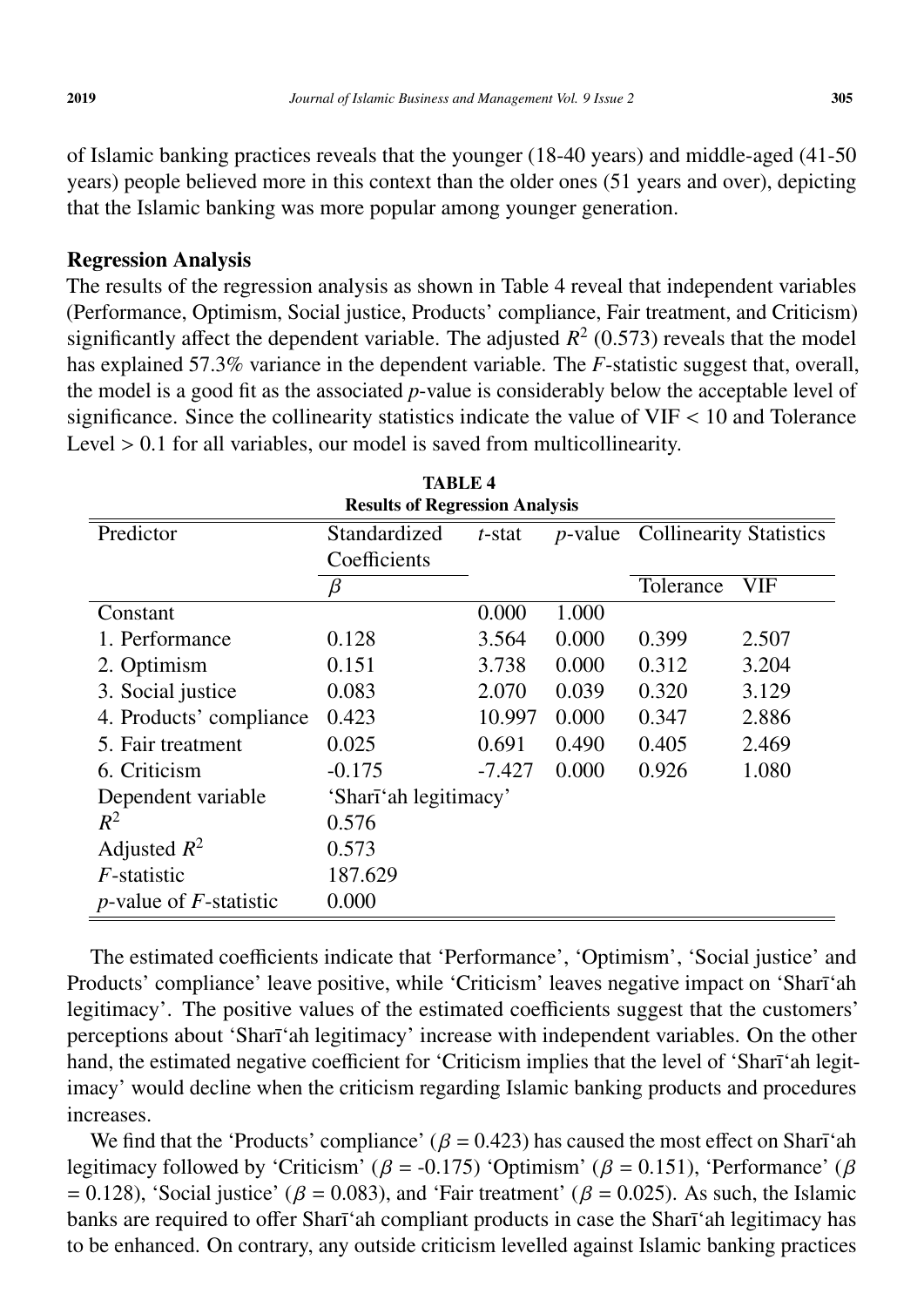like the consensus fatwa issued locally in 2008 has affected the belief of the respondents adversely. Although, the size of the impact of 'Criticism' on Sharī'ah legitimacy is expected to be much lesser than the one to be left if the products were Shari'ah compliant, still any lapse on Sharī'ah compliance of products will give room to outside criticism and Sharī'ah legitimacy would be adversely affected. Since all variables are significant ( $p < 0.01$ ), even the smaller magnitude of the coefficients does matter and is expected to bring impact on the Sharī'ah legitimacy of Islamic banking practices. Accordingly, people's attitude of being optimist about future progress of Islamic banking reflects a positive sign that could help building confidence over the Islamic banks. Similar findings have also been arrived at by Loo (2010). But, at the same time, it is expected on the part of Islamic banks to perform better than conventional banks in terms of providing individual attention to the customers, building better image and reputation, and affording efficient services to their customers.

Most of the factors in our analysis, built on various dimensions of *maqāṣid al*-Sharīʿah, cause legitimacy of Islamic banking practices to varying degree. We have also extended our model to include the demographic variables enabling to predict the dependent variable more precisely as they might affect its variance. It was expected that these variables would predict the dependent variable more accurately (Newbold, 1984) and help shaping the relationship better (Argue, Johnson, & White, 1999).

The results reveal that *F*-statistic remains significant for all demographic variables. The adjusted *R* <sup>2</sup> has either slightly improved or remained static except the province of residence of the customers, thereby, depicting firmer relationship of the latter with the dependent variable.

The standardized coefficient of the male gender has turned insignificant in explaining the Sharī'ah legitimacy of Islamic banking practices. However, the female gender has depicted statistically significant but negative impact on Sharī'ah legitimacy. The finding is supported by the literature (Ahmad & Bashir, 2014) that women being constrained by mobility are affected less by the religious factors and hence have lesser perception about Islamic banking practices. The other studies like Khan et al. (2007) and Metawa and Almossawi (1998) have, however, excluded gender from their study while evaluating behavior of Islamic banking customers in Bangladesh for the reason that Islamic principles of banking do not distinguish women from men. The estimated coefficients of other explanatory variables have either not or negligibly changed. The inclusion of the gender into our model does not affect the impact of the other variables in regression. Alternatively, the effect of other variables remains robust.

Our results suggest that the level of income does not have any statistically significant impact on people's perception regarding Sharī'ah legitimacy of Islamic banking practices. These results, however, do not correspond to the literature; for example, Gan et al. (2011), where the effect of income was found significant while assessing customers' satisfaction level in New Zealand's banking sector. However, our results correspond to certain extent to SBP KAP study (State Bank of Pakistan, 2014) where the incidence of demand for Islamic financial services increases with increase in income level from low to middle and then decreases as income further increases. In our view, the results of our analysis are interesting depicting that the religious preference remains independent of the income levels of the people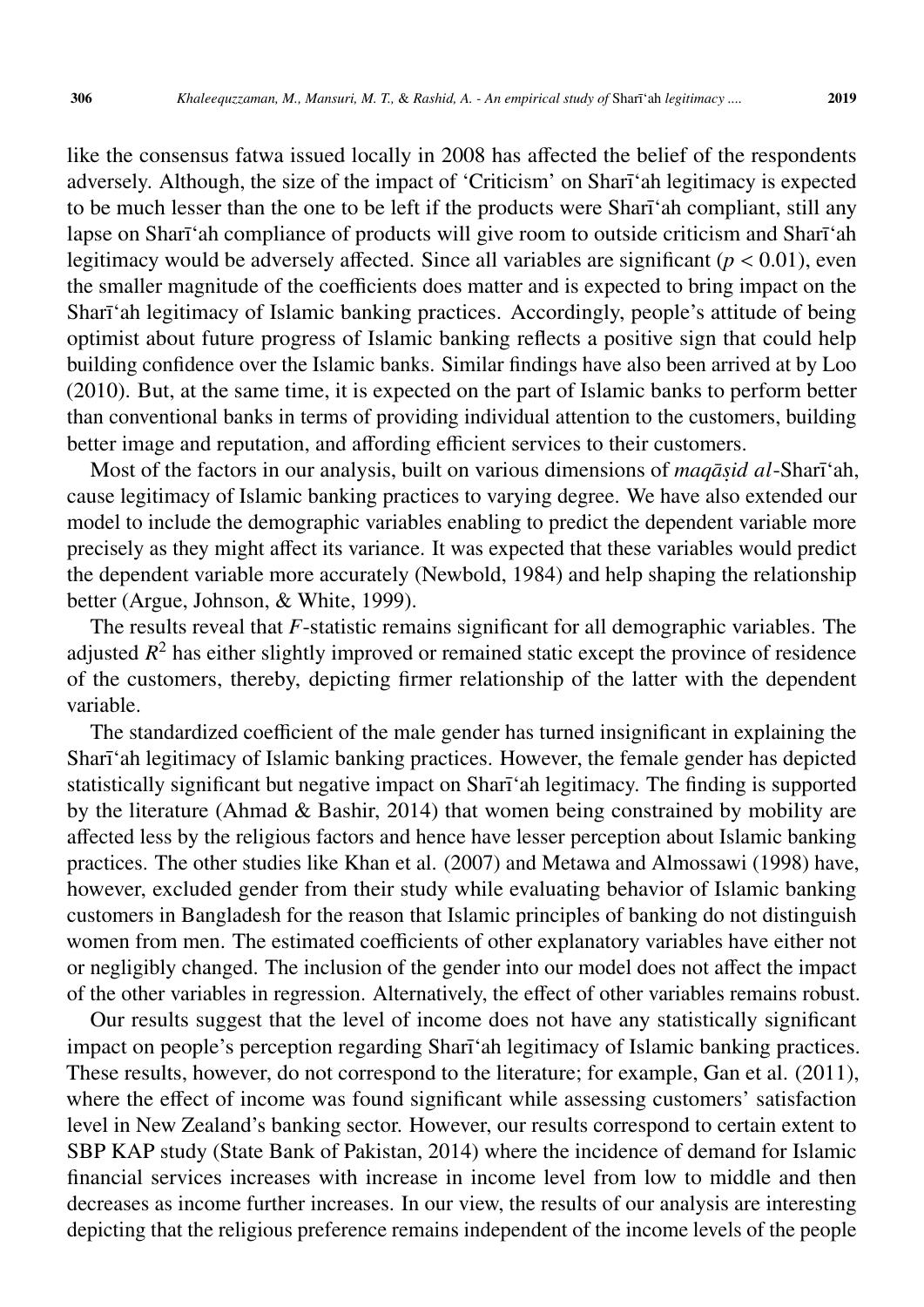reflecting that religion is the prime factor in preferring Islamic financial services.

Since the age and attitudes are strongly related (Meidan, 1996), therefore, the age has become one of the important attributes to be considered by the banks. Our regression results are highly significant for the young and older categories; however, the relationship has turned negative in case of the former category and positive for the latter, reflecting that the older respondents are more likely to believe in Sharī'ah legitimacy of Islamic banking practices whereas the younger do not. We can infer that the old people (over the age of 50 years) consider the Islamic banking practices Sharī<sup>'</sup>ah legitimate that might be the result of their increased knowledge and analytical ability about Islamic banking. The relevant literature also finds that older customers (56 years +) were significantly satisfied with the banking services, as concluded by Gan et al. (2011) as compared to the young and middle aged where the relationship was found insignificant.

We may infer that Islamic banks are ignoring the vital segments of younger and middleaged population (e.g., 84.3% of the total respondents in our sample) that are less likely to believe in Sharī'ah legitimacy of the current Islamic banking practices. The situation necessitates to focus more on the young and middle-aged customers and pursue them demonstrating Islamicity/legitimacy of Islamic banking to build their confidence. The population of Pakistan, as reported by Government of Pakistan (2015) pertaining to age groups 20-34 and 35-49 years is considered younger and middle-aged respondents respectively, (as in our sample) constitute 82.90% of total population correspond to our sample size.

The respondents hailing from Sindh and Baluchistan showed statistically significant relationship with dependent variable; however, the direction of relationship appears negative in the former's and positive in the latter's case. We can therefore conclude that the respondents of Baluchistan are more likely to believe in Sharī'ah legitimacy of current Islamic banking practices. The SBP KAP study corresponds to our results in respect of Sindh. The statistical significance in case of other provinces could not be established.

The impact of the level of education on Sharī'ah legitimacy of Islamic banking practices does not turn significant for all levels except the lower level of education (primary, matric, vocational, and other). The effect is even negative for middle and master level of education. The literature also supports insignificant results in case of middle education level (diploma etc.) and higher education level (graduation and above) (Gan et al., 2011). Our results are also confirmed by a number of studies, for example Hungerman (2011) and Meisenberg, Rindermann, Patel, and Woodley (2012) that the impact of religiosity decreases with the level of education and intelligence. Our positive relationship in case of the respondents who did not go to school is also confirmed by these studies. One may understand that the respondents with no or low level of education might have little capacity to analyze and make out their own outlook and, rather, believe in what they hear and see. However, the positive relationship at the higher level of education, especially in our case, might be due to the presence of the respondents with specialized education in Islamic banking and finance. But, our findings turn contrary to other studies like State Bank of Pakistan (2014) and Dar (2004) concluding a positive impact of education on demand for Islamic financial services, presumably with increased knowledge about Islamic banking (Tara, Irshad, Khan, Yamin, & Rizwan, 2014).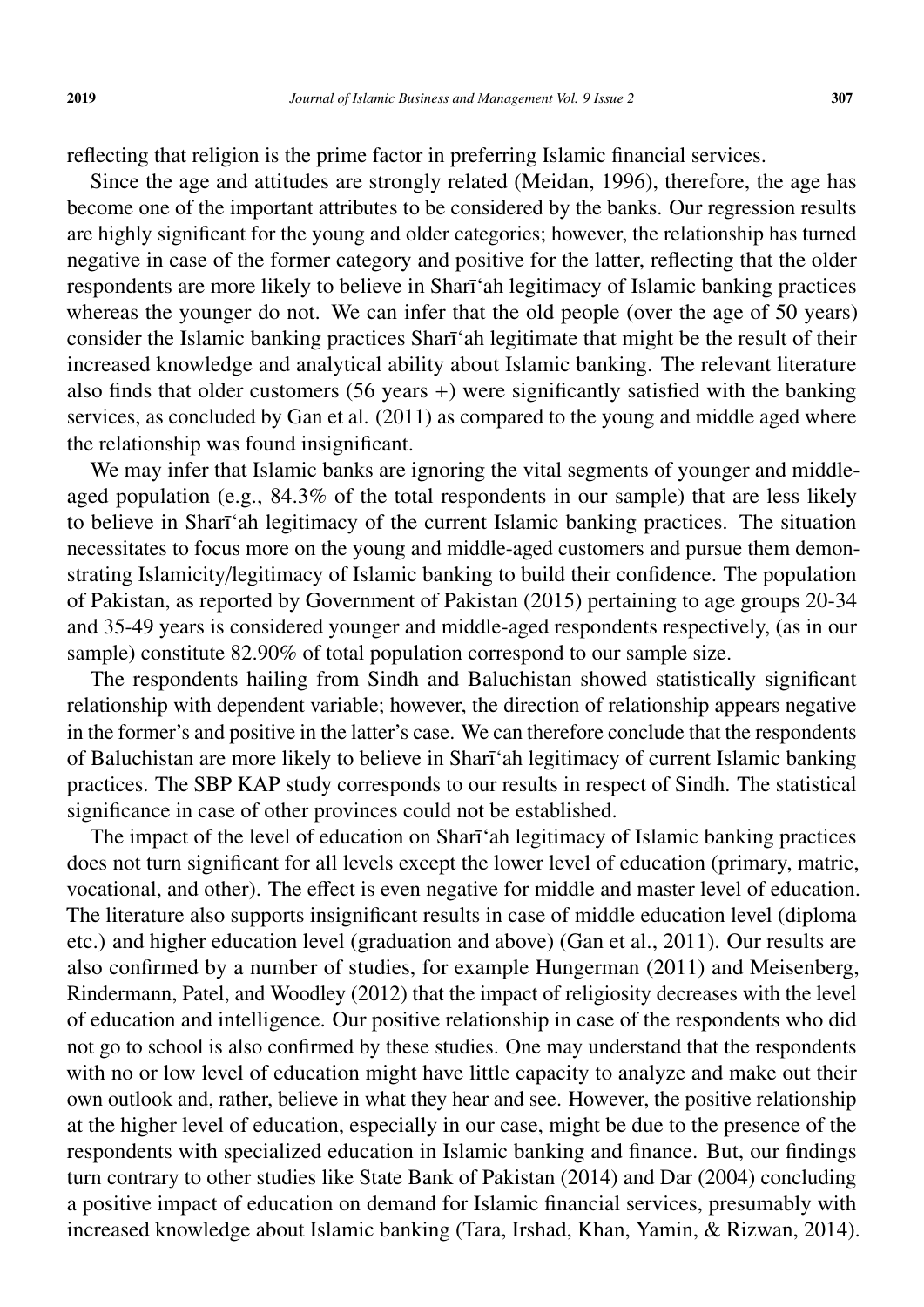We may emphasize, as in case of the age group, that the situation requires Islamic banks to devise strategies, specific to different levels of education to convince them about legitimacy of the Islamic banking practices.

# CONCLUSION AND POLICY IMPLICATIONS

# Conclusion

The respondents perceived the objectives of Sharī 'ah legitimacy to be achieved by the Islamic banks as (i) the social justice is extended, (ii) the products' compliance with Sharī'ah is ensured, and (iii) expectations of the respondents about excellence in Sharī'ah compliance and social justice are achieved. The outside criticism (by Sharī'ah scholars/jurists outside Islamic banks) on Islamic banking practices has left negative and significant impact on 'Sharī'ah legitimacy'. The positive values of the estimated coefficients suggest that the customers' perceptions about 'Sharī'ah legitimacy' improves with independent variables. On contrary, any outside criticism levelled against Islamic banking practices, like the consensus *fatwá* of '*ulamā*' issued from Jamia Islamiyyah Allama Binori Town, Karachi in 2008 labelling Islamic banking as Sharī'ah non-compliant, affects the Sharī'ah legitimacy adversely. However, if the products and practices of Islamic banks conform to the principles of Sharī<sup>'</sup>ah, the impact of such *fatāwá* would be lessened. Otherwise, the negative perception about legitimacy of Islamic banking practices would be observed.

The female gender had depicted statistically significant but negative impact on Sharī'ah legitimacy owing to lesser mobility and limited access to the financial services than the men. The respondents' perception about legitimacy of Islamic banking practices diminishes with increase in income up to medium income group, but it again had risen with further increase in the level of income. In line with our expectations, it confirms association of age with the knowledge and analytical capability.

As regards the province of residence, the respondents from Baluchistan (least developed region in the country) were more likely to believe that Islamic banking practices were Sharī'ah compliant. The relationship of Sharī'ah legitimacy with education did not turn significant for all levels of education except the lower one (up-to 10 years of schooling). Our results confirm that impact of religiosity decreases with the level of education and intelligence. Our analysis also infers that the seniors in age (over 50 years) consider the Islamic banking practices Sharī'ah legitimate that might be the result of their increased knowledge and analytical ability about Islamic banking. Gan et al. (2011) also find significant relationship in case of old-aged customers (56 years +) while insignificant relationship with customers' satisfaction for young and middle-aged groups. One may understand that the respondents with no or low level of education might possess little capacity to analyze and make out their own outlook and, rather, believe in what they hear about the fatwa/pronouncement of the banks Sharī'ah board as communicated to them by the banks staff.

# Policy Implications

The following policy implications have been framed to be considered by the various stakeholders.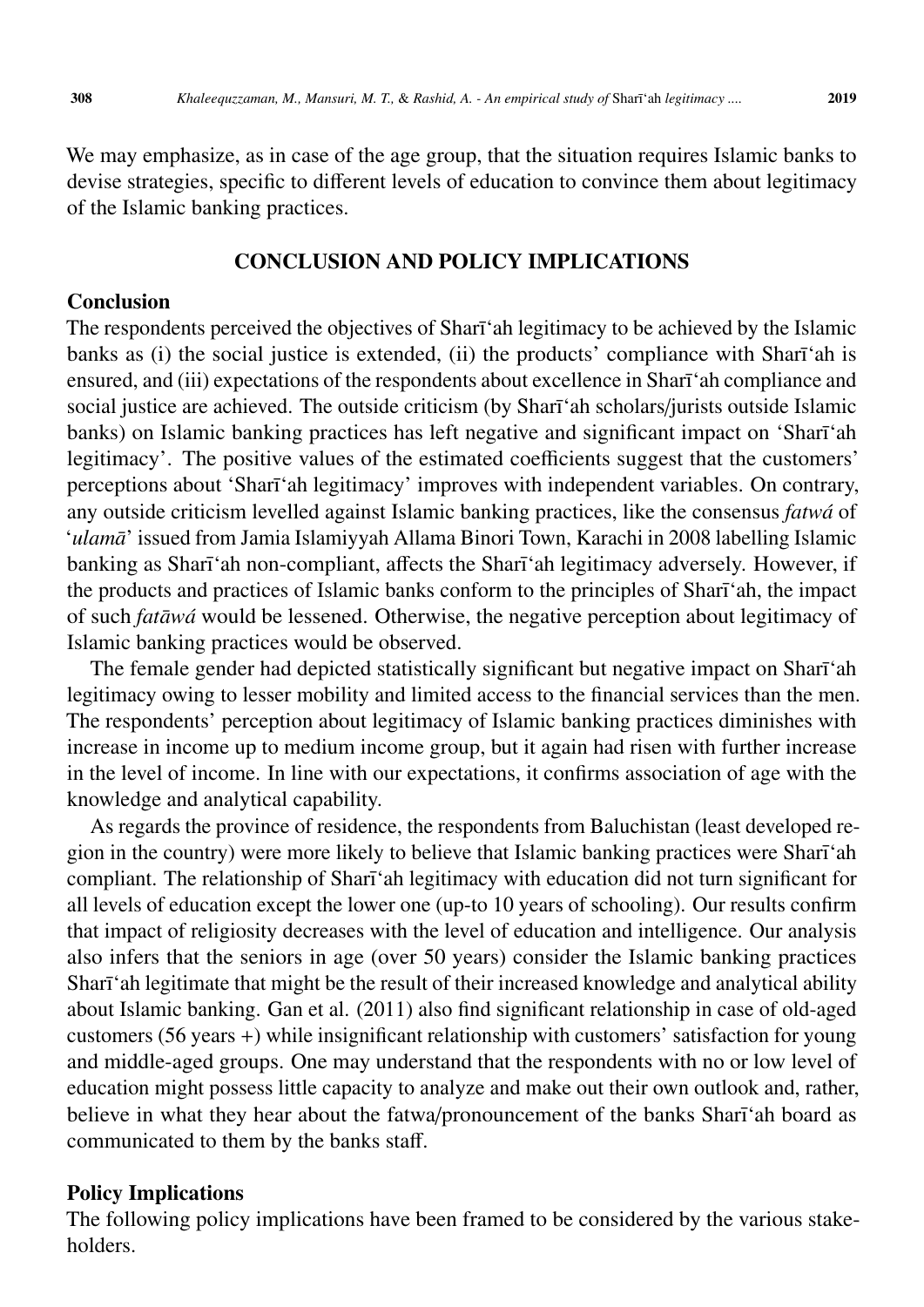### Managements of Islamic Banks

1. The Islamic finance should be pre-occupied with the wellbeing of the society. That is, the Islamic banks should be required to observe the spirit behind the Islamic principles through their operations devising ways and means that should facilitate redistribution of wealth and widen access to the financial resources. To achieve this end, the Islamic banks are required to consider their social obligation, stakeholders' interest, rather than that of shareholders only, and Sharī'ah compliance in broader perspective.

2. The Islamic banks, instead of serving mainly the cause of the corporate sector, should equitably extend access of their services to the small and micro-enterprises instead of channeling finance mainly to the corporate sector as being currently practiced. Emphases are required to disburse *qard*. *h*. *asan* to the needy people and charging lower price of the banking services to the small entrepreneurs as compared to the corporate businesses.

3. The Islamic banks must take the notice and devise the strategies to finance the women for home-based and Small and Medium Enterprise (SME) production activities. We strongly feel that, women being half of the population of the country should not be ignored and targeted productively by offering women friendly services like women specific branches or counters.

# Sharī'ah Boards of Islamic Banks

The Sharī 'ah boards of Islamic banks should consider revisiting the Sharī 'ah legitimacy criteria of the Islamic banking practices and include *masalih* based injunctions transpired through *maqāṣid al*-Sharī'ah to meet normative objectives related to value judgement, distributive justice, and equity. They ought to allocate certain proportion of the financing portfolio towards poverty alleviation pursuits like micro, small farmers and small enterprise finance, equity based modes of finance, and *qard*. for needy.

#### State Bank of Pakistan

1. SBP, in its capacity as regulator, of Islamic banks may take note of the current situation and devise policy to advise Islamic banks to allocate certain proportion of financing to small farmers and microenterprises as mandatory targets.

2. SBP may also consider relaxing regulatory constraints to facilitate flow of funds to the NGO sector in view of its informality, uniqueness, and inability to offer physical collateral in case Islamic banks opt to finance the small and microenterprises.

3. SBP should consider amending the governance framework for Islamic banking institutions by including the requisites *maqāṣid al*-Sharī 'ah.

### Other Recommendations

1. The academia is the most useful resource to undertake research on various key issues of Islamic banking operations. The institutions of higher education equipped with Sharī'ah and finance knowledge should integrate the Islamic banking industry and realize more Sharī 'ah legitimate solutions in diverse fields of Islamic banking and finance.

2. Our research has inferred that young generation believes more in the contemporary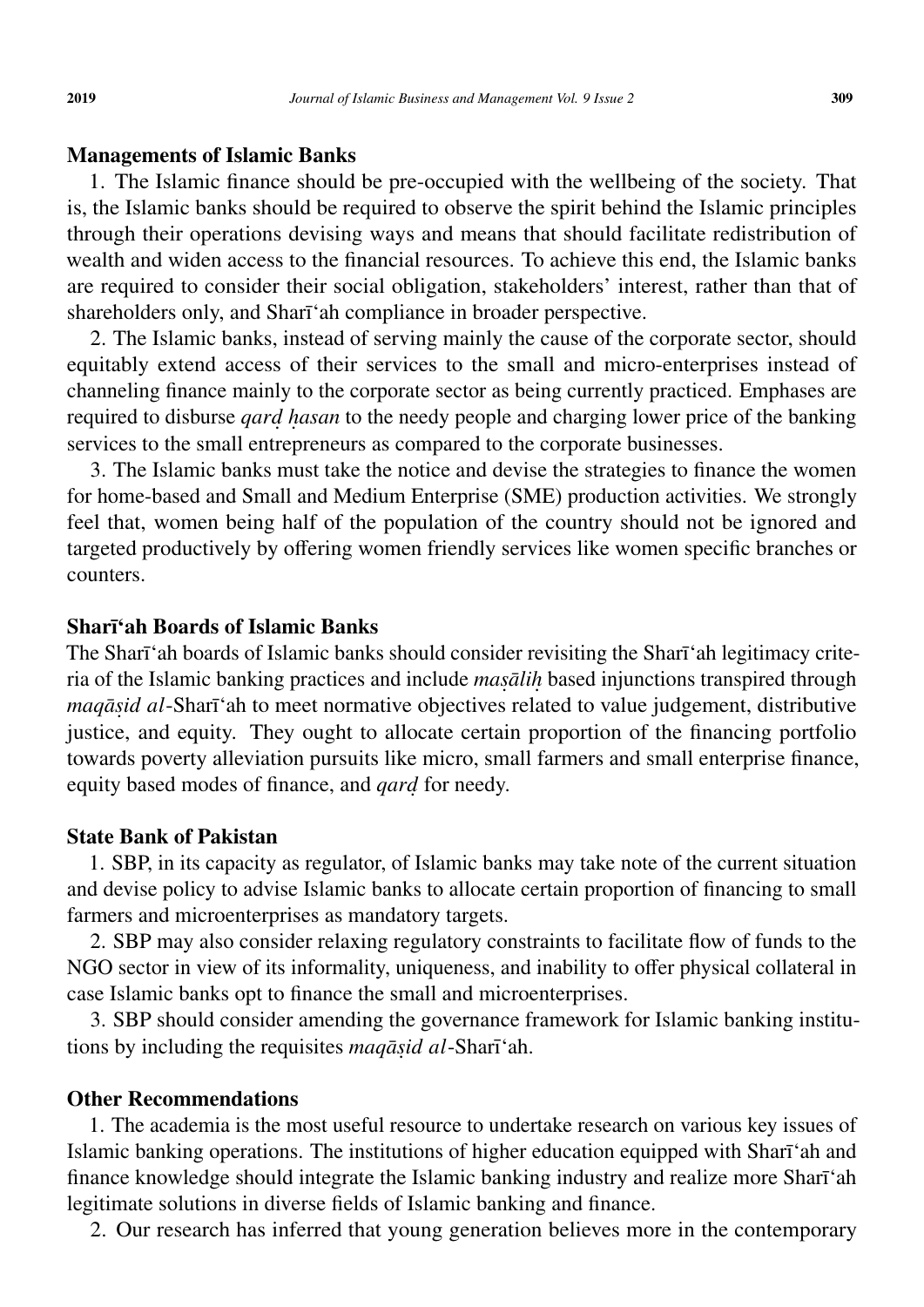Islamic banking system. Therefore, the educational institutions be targeted more in this respect to approach young people in addition to the other segments.

### **REFERENCES**

- Adanza, E. G. (1995). *Research methods: Principles and applications*. Manila, Philippines: REX Book Store Inc.
- Ahmad, A., & Bashir, R. (2014). An investigation of customer's awareness level and customer's service utilization decision in Islamic banking. *Pakistan Economic and Social Review, 52*(1), 59-74.
- Ahmed, H. (2006). Islamic law, adaptability and financial development. *Islamic Economic Studies, 13*(2), 79-101.
- Ahmed, H. (2011). *Maqāṣid al*-Sharīʿah and Islamic financial products: A framework for assessment. *ISRA International Journal of Islamic Finance, 3*(1), 149-160.
- Argue, A., Johnson, D. R., & White, L. K. (1999). Age and religiosity: Evidence from a three-wave panel analysis. *Journal for the Scientific Study of Religion, 38*(3), 423-435. doi: https://doi.org/10.2307/[1387762](https://doi.org/10.2307/1387762)
- Meidan, A. (1996). *Marketing financial services.* New York, NY: Macmillan International Higher Education.
- Atiyah, J. A. D. (2007). *Towards realization of the higher intents of Islamic Law: Maqāṣid* al-Sharī'ah: A Functional Approach. Herndon, VA: The International Institute of Islamic Thoughts.
- Berrone, P., Gelabert, L., & Fosfuri, A. (2009). *The impact of symbolic and substantive actions on environmental legitimacy* (Working paper no. 778). IESE Business School, Barcelona, Spain.
- Bhattacherjee, A. (2012). *Social science research: Principles, methods, and practices.* Tempa, FL: University of South Florida.
- Blackstone, A. (2012). *Sociological inquiry principles: Qualitative and quantitative methods*. New York, NY: Flat World Knowledge, Irvington.
- Choong, Y. O., Wong, K. L., & Lau, T. C. (2012). Organizational commitment: An empirical investigation on the academician of Malaysian private universities. *Business and Economics Research Journal, 3*(2), 51-64.
- Dar, H. A. (2004). *Demand for Islamic financial services in the UK: Chasing a mirage?* (Economics research paper, no. 04-11). Loughborough University, Loughborough, UK
- Dusuki A. W., & Dar. H. (2005). Stakeholder's perceptions of corporate social responsibility of Islamic banks in Malaysia. Proceedings of the *International Conference of Islamic Economics and Finance*, Jakarta, Indonesia.
- Dusuki, A. W., & Abdullah, N. I. (2007). Why do Malaysian customers patronise Islamic banks? *International Journal of Bank Marketing, 25*(3), 142-160. doi: https://doi.org/10.1108/[02652320710739850](https://doi.org/10.1108/02652320710739850)
- Echchabi, A., & Aziz, H. A. (2012). Empirical investigation of customers' perception and adoption towards Islamic banking services in Morocco. *Middle-East Journal of Scientific Research, 12*(6), 849-858. doi: https://doi.org/[10.12816](https://doi.org/10.12816/0002190 )/0002190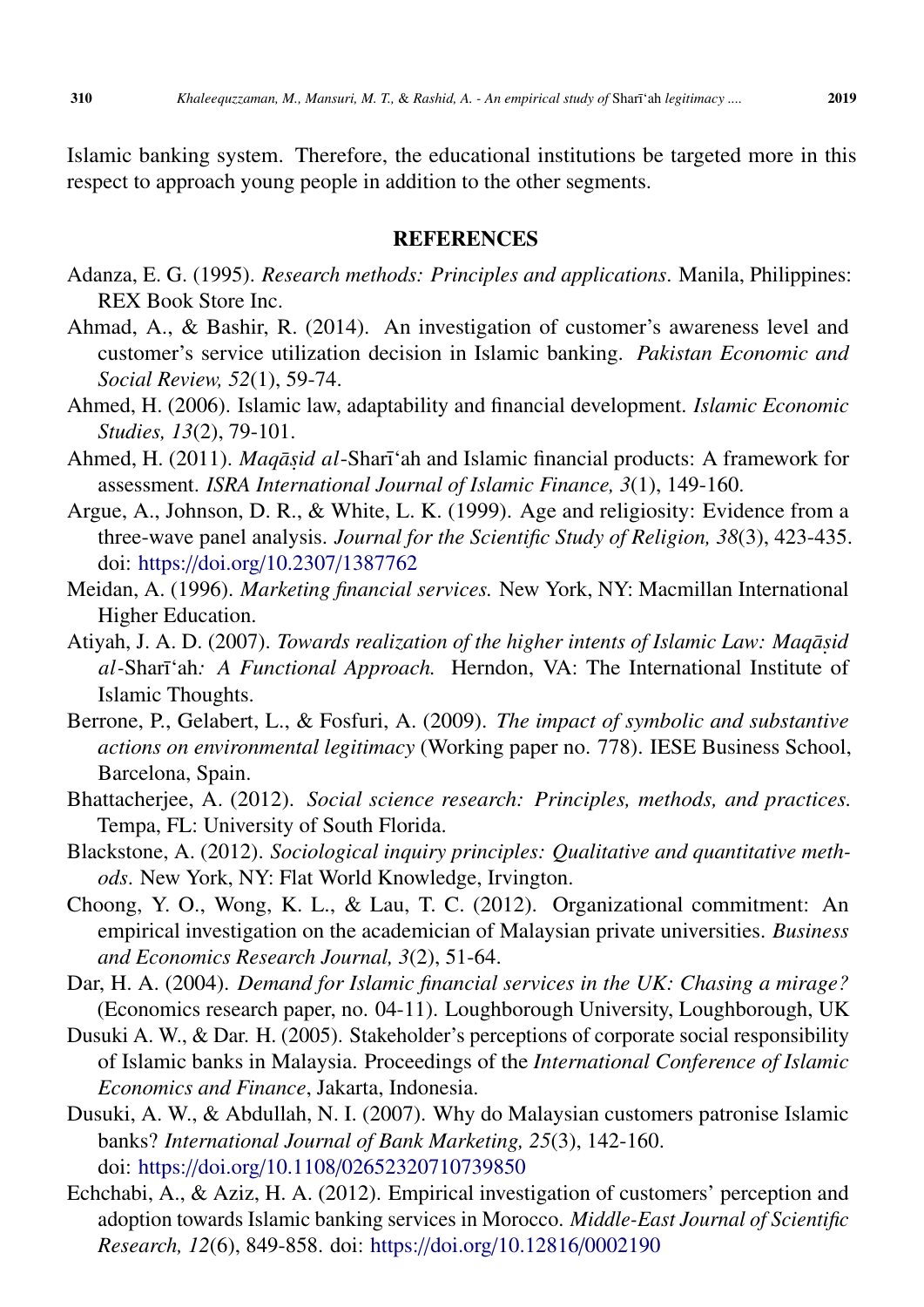- El-Mesawi, M. E.-T. (2006). *Ibn Ashur: Treatise on Maqāṣid al-*Sharīʿah. Herndon, VA: The International Institute of Islamic Thought.
- Field, A. (2000). *Discovering Statistics using SPSS for Windows.* London, UK: Thousand Oaks.
- Field, A. (2009). *Discovering Statistics using SPSS.* London, UK: SAGE Publications Ltd.
- Gan, C., Clemes, M., Wei, J., & Kao, B. (2011). An empirical analysis of New Zealand bank customers' satisfaction. *Banks and Bank Systems, 6*(3), 63-77.
- Government of Pakistan. (2015). *Pakistan economic survey 2014-15.* Ministry of Finance, Government of Pakistan, Islamabad, Pakistan.
- Hough, M. J., and Bradford, B. (2013). Legitimacy, trust and compliance: An empirical test of procedural justice theory using the European social survey. In J. Tankebe, & A. Liebling, *Legitimacy and criminal justice: An international exploration.* New Haven, CT: Yale University Press.
- Hungerman, D. M. (2011). *The e*ff*ect of education on religion: Evidence from compulsory schooling laws* (Working paper no. 16973). University of Notre Dame and National Bureau of Economic Research Cambridge, MA.
- Imran, M., Samad, S. A., & Masood, R. (2011). Awareness level of Islamic banking in Pakistan's two largest cities. *Journal of Managerial Sciences, 5*(1), 1-20.
- Islamic Financial Services Board. (2013). *Islamic financial services industry stability report 2013.* Retrieved from <www.ifsb.org>
- Khaleequzzaman, M., Mansoori, M. T., & Rashid, A. (2016). Sharī'ah legitimacy of Islamic banking practices in Pakistan-an evaluation. *Journal of Islamic Business and Management, 6*(1), 87-88.
- Khan, M. S. N., Hassan, M. K., & Shahid, A. I. (2007). Banking behavior of Islamic bank customers in Bangladesh. *Journal of Islamic Economics, Banking and Finance, 3*(2), 159-194.
- Kharofa, A. E. (2000). Philosophy of Islamic Sharī'ah and its contribution to the science of contemporary law. Retrieved from https://bit.ly/[31UfiMu](https://bit.ly/31UfiMu )
- Kothari, C. R. (2004). *Research methodology: Methods and techniques.* New Delhi, India: New Age International Limited Publishers.
- Laldin, M. A. (2013). Understanding the concept of *Masalih* and its parameters when used in financial transactions. *Journal of Islamic Business and Management 3*(2), 151-174
- Landau, S., & Everitt, B. S. (2004). *A handbook of statistical analysis using SPSS.* London, UK: Chapman & Hall/CRC.
- Loo, M. (2010). Attitudes and perceptions towards Islamic banking among Muslims and non-Muslims in Malaysia: Implications for marketing to baby boomers and X-generation. *International Journal of Arts and Science, 3*(13), 453-485.
- Masood, S., Rehman, S., & Rehman, C. A. (2014). Cognizing customer awareness and perception of Islamic banking products in Pakistan. *International Journal of Operations and Logistics Management, 3*(4), 322-336.
- Mawoli, M. A., & Babandako, A. Y. (2011). An evaluation of staff motivation, dissatisfaction and job performance in an academic setting. *Australian Journal of Business and Management Research, 1*(9), 1-13.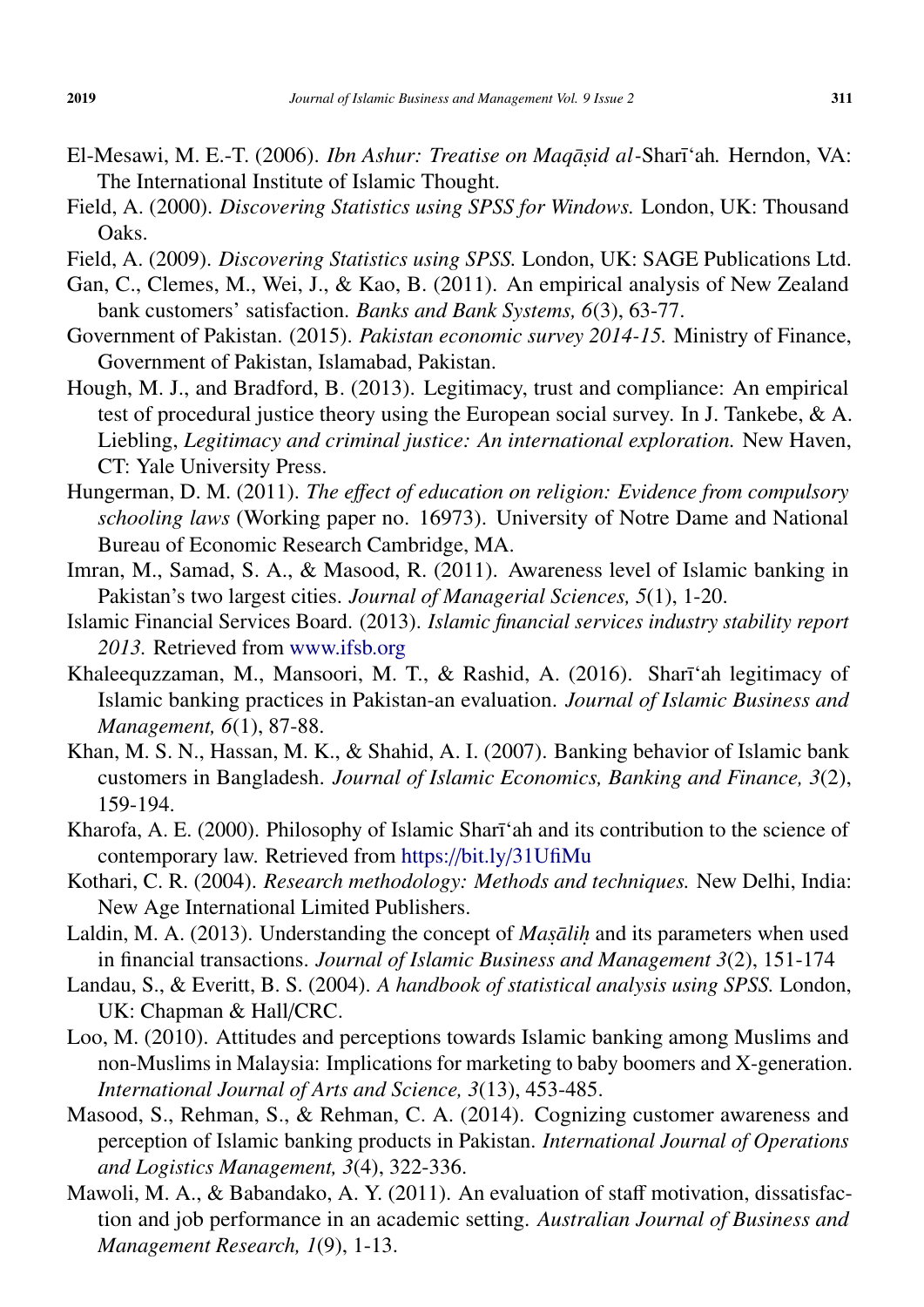- Meisenberg, G., Rindermann, H., Patel, H., & Woodley, M. A. (2012). Is it smart to believe in God? The relationship of religiosity with education and intelligence. *Temas em Psicologia, 20*(1), 101-121.
- Metawa, S. A., & Almossawi, M. (1998). Banking behavior of Islamic bank customers: Perspectives and implications. *International Journal of Bank Marketing, 16*(7), 299-313.
- Mishkin, F. S. (2003). *Policy remedies for conflicts of interest in the financial system.* Retrieved from https://bit.ly/[2UP8sX4](https://bit.ly/2UP8sX4)
- Mohammed, M. O., Razak, D. A., & Taib, F. M. (2008). The performance measures of Islamic banking based on the maqasid framework. Paper presented at the *IIUM International Accounting Conference (INTAC IV),* Putra Jaya, Malaysia.
- Nenova, T., Niang, C. T., & Ahmad, A. (2009). *Bringing finance to Pakistan's poor: A study on access to finance for the underserved and small enterprises.* Washington, DC: WA: World Bank.
- Newbold, P. (1984). *Statistics for business and economics.* London, UK: Princeton Hall International.
- Nyazee, I. A. K. (2006). *Islamic jurisprudence (Usul al Fiqh).* International Institute of Islamic Thought Islamabad and Islamic Research Institute, Islamabad, Pakistan.
- Obaidullah, M. (2001). Financial contracting in currency markets: An Islamic evaluation. *International Journal of Islamic Financial Services, 3*(3), 1-18.
- Karata¸s-Özkan, M., Nicolopoulou, K., & Özbilgin, M. F. (Eds.). (2014). *Corporate social responsibility and human resource management: A diversity perspective*. Cheltenham, UK: Edward Elgar Publishing.
- Pakistan Microfinance Network. (2009). *Access to finance study.* Washington, DC, WA: DFID, Department for International Development UK and the World Bank.
- Pallant, J. (2005). *SPSS survival manual: A step guide to data analysis using SPSS for windows.* Australia: Allen & Unwin.
- Pew Research Centre. (2012). *Pakistani public opinion ever more critical of USA.* Washington DC, WA: Global Attitudes project.
- Rafay, A., & Sadiq, R. (2015). Problems and issues in transformation from conventional banking to Islamic banking: Literature review for the need of a comprehensive framework for a smooth change. *City University Research Journal, 5*(2), 315-326.
- Rosly, S. A. (2010). Sharī'ah parameters reconsidered. *International Journal of Islamic and Middle Eastern Finance and Management, 3*(2), 132-146. doi: https://doi.org/10.1108/[17538391011054372](https://doi.org/10.1108/17538391011054372)
- State Bank of Pakistan. (2015). *Islamic banking bulletin-March 2015.* Karachi, Pakistan: State Bank of Pakistan.
- State Bank of Pakistan and Department for International Development UK. (2014). *KAP study: Knowledge, aptitude and practices of Islamic banking in Pakistan – Executive summary.* Karachi, Pakistan: State Bank of Pakistan.
- State Bank of Pakistan. (2014). *Quarterly compendium: Statistics of the banking system.* Karachi, Pakistan: State Bank of Pakistan.